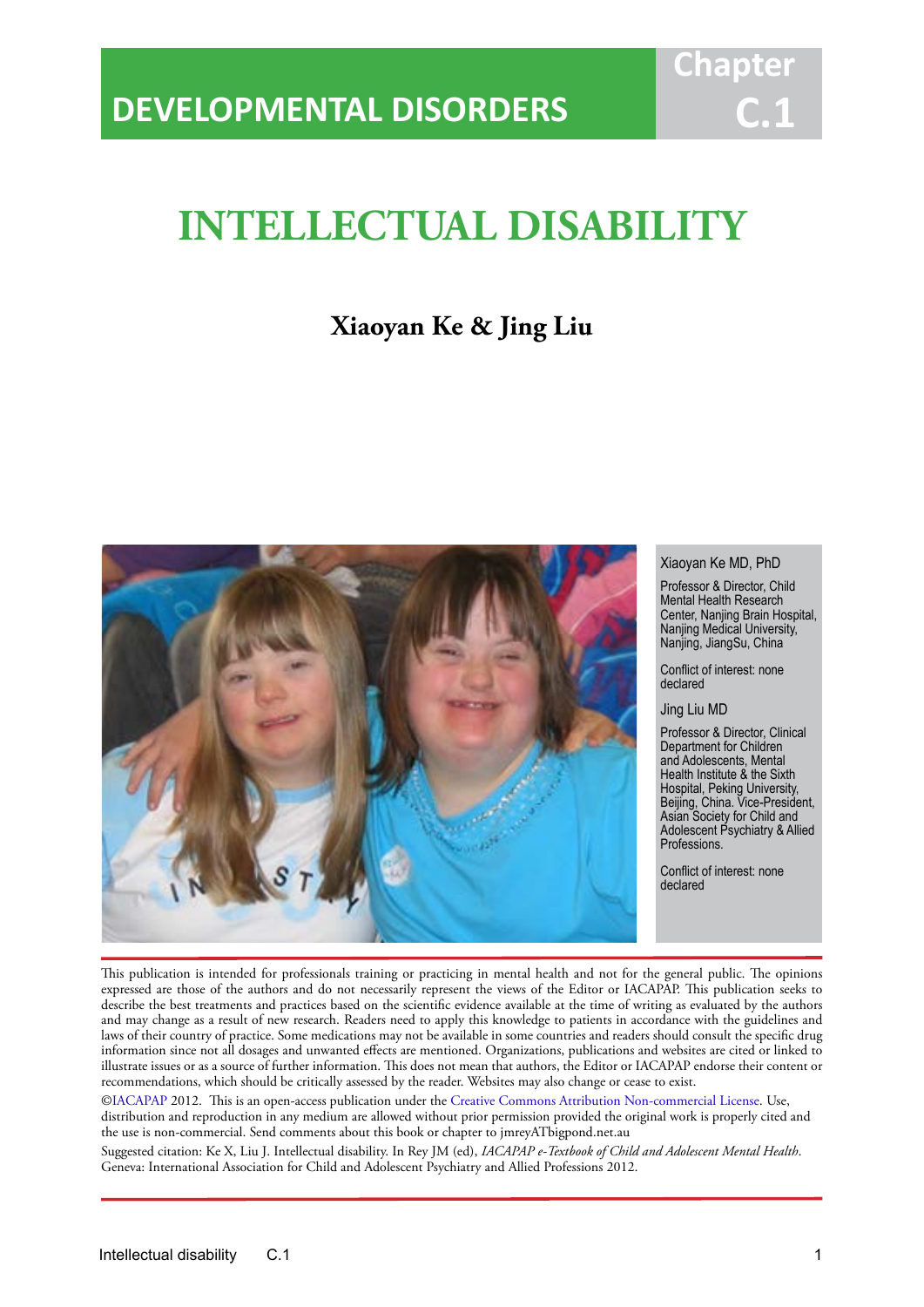The term *intellectual disability* (ID) is increasingly being used instead of *mental retardation*. ID or mental retardation is defined as *a condition of arrested or incomplete development of the mind, which is especial mental retardation.* ID or mental retardation is defined as *a condition of arrested or incomplete development of the mind, which is especially characterized by impairment of skills manifested during the developmental period, which contribute to the overall level of intelligence, i.e., cognitive, language, motor, and social abilities* (World Health Organization, WHO, 1992). The American Association on Intellectual and Developmental Disabilities (AAIDD) describes ID as *characterized by significant limitations both in intellectual functioning and in adaptive behavior as expressed in conceptual, social, and practical adaptive skills*. This disability originates before age 18. In general, ID applies to the same individuals who were previously diagnosed with mental retardation in kind, level, type, duration and the need for services and supports. Every individual who is or was eligible for a diagnosis of mental retardation is eligible for a diagnosis of ID (Schalock et al, 2007).

### **EPIDEMIOLOGY**

There have been many surveys to ascertain the prevalence of ID across the world with estimates ranging from 1% to 3% (Harris, 2006). A recent metaanalysis concluded that the average prevalence of intellectual disability across all the studies is 1%. Prevalence is higher in males in both adult and child and adolescent populations. Among adults, the female-to-male ratio varies between 0.7:1 and 0.9:1, while in children and adolescents it ranges between 0.4:1 and 1:1. Rates vary according to income; the highest prevalence occurs in low and middle income countries where rates are almost twice those in high income countries (Maulik et al, 2011). Another meta-analysis, which considered studies published between 1980 and 2009 in European countries, found overall estimates ranging from 0.4% and 1.4% (Wittchen et al, 2011). The prevalence of ID across Asia is broadly consistent with estimates in western countries: 0.06%-1.3% (Jeevanandam, 2009). The most recent Chinese national survey on disability, conducted in 2006, estimated a prevalence of ID of 0.75%. Prevalence in urban areas was lower (0.4%) than in rural areas (1.02%) (Kwok et al, 2011)

### **ETIOLOGY AND RISK FACTORS**

Etiology of ID is heterogeneous. Injury, infections and toxins have become less prevalent causes because of improved antenatal care, while genetic factors have become more prominent. No specific etiology can be found in up to 40% of cases, particularly in mild ID. Environmental influences (e.g., malnutrition, emotional and social deprivation experienced, for example, in poorly run orphanages) can also cause or aggravate ID. Understanding the etiology of ID raises the possibility of treatment or prevention in some cases, while it may allow predicting specific difficulties in others.

Many factors have been confirmed to cause or be associated with ID. These factors, which influence the development and function of the child's brain prenatally, perinatally or postnatally, can be divided into three groups: organic, genetic and socio-cultural. Trisomy 21 and fragile X are the commonest diagnosable genetic causes of intellectual disability. It is unlikely that all intellectual disability will fit neatly into these three groups – overlapping genetic, environmental and socio-cultural factors are likely to be relevant in many cases. Conversely, in up to two-thirds of mild cases and one-third of severe cases, no causes are found,



**What is a normal development?**

There is a wide range of what can be considered "normal" but growth follows a certain sequence. Particular kills are expected to emerge at more or less a specific age. For a detailed description of normal developmental milestones go to Chapter A.2 or click on the picture to go to the National Dissemination Center for Children with Disabilities .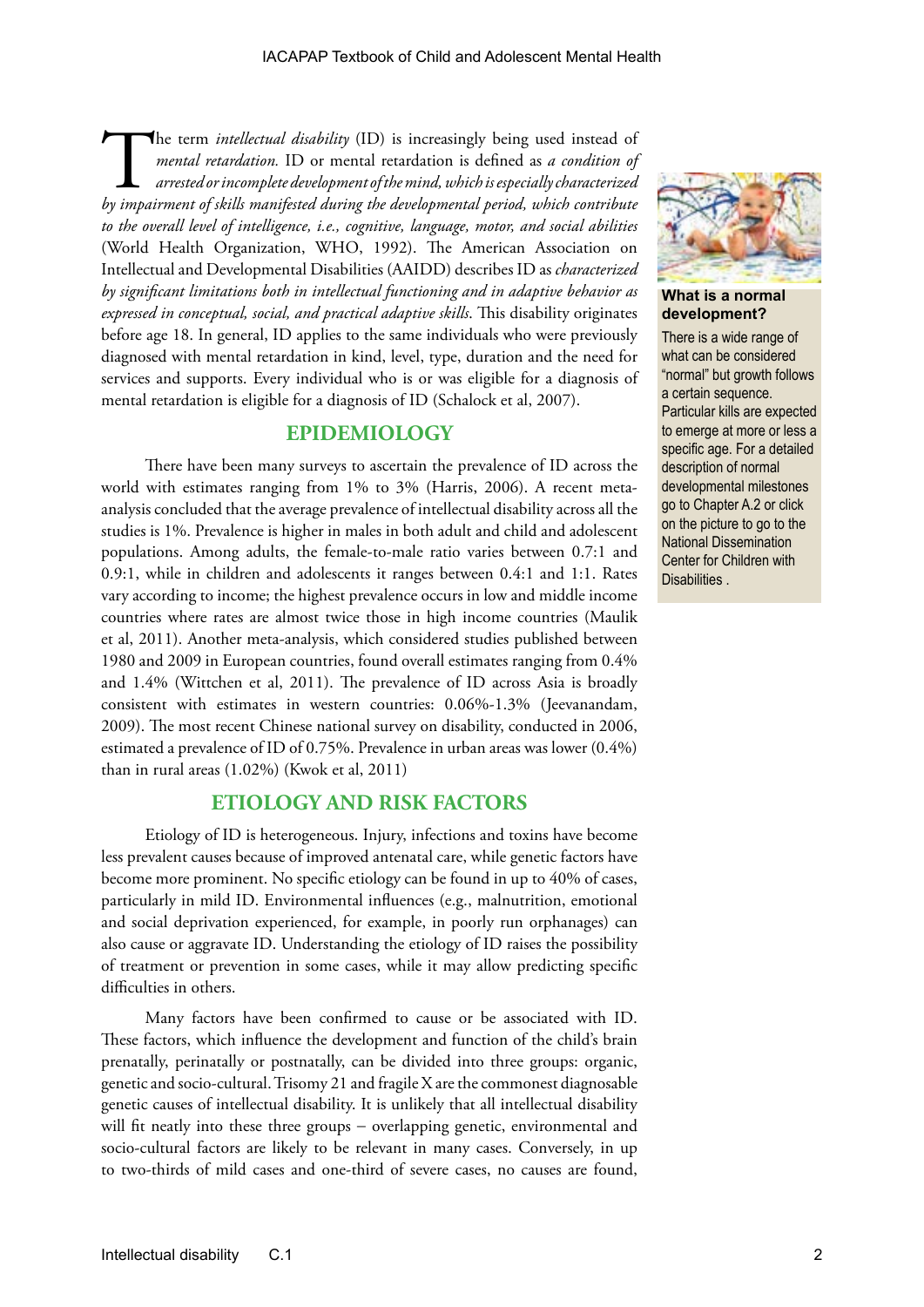| Table C.1.1<br><b>Common causes of intellectual disability</b>                        |                                        |                                                                                                                                                                                                                                                                                                                                                                                                                                                                                                                                                                                                                                             |  |  |
|---------------------------------------------------------------------------------------|----------------------------------------|---------------------------------------------------------------------------------------------------------------------------------------------------------------------------------------------------------------------------------------------------------------------------------------------------------------------------------------------------------------------------------------------------------------------------------------------------------------------------------------------------------------------------------------------------------------------------------------------------------------------------------------------|--|--|
| <b>Category</b>                                                                       | <b>Type</b>                            | <b>Examples</b>                                                                                                                                                                                                                                                                                                                                                                                                                                                                                                                                                                                                                             |  |  |
| Prenatal<br>(before birth)                                                            | Chromosomal disorders                  | Down's syndrome*<br>$\bullet$<br>Fragile X syndrome<br>$\bullet$<br>Prader Willi syndrome<br>$\bullet$<br>Klinefelter's syndrome<br>$\bullet$                                                                                                                                                                                                                                                                                                                                                                                                                                                                                               |  |  |
|                                                                                       | Single gene disorders                  | Inborn errors of metabolism, such as galactosemia*<br>$\bullet$<br>Phenylketonuria*<br>$\bullet$<br>Mucopolysaccaridoses<br>$\bullet$<br>Hypothyroidism*<br>$\bullet$<br>Tay-Sachs disease<br>Neuro-cutaneous syndromes such as tuberous sclerosis and<br>neurofibromatosis<br>Brain malformations such as genetic microcephaly, hydrocephalus<br>$\bullet$<br>and myelo-meningocele*<br>Other dysmorphic syndromes, such as Laurence-Moon-Biedl<br>syndrome                                                                                                                                                                                |  |  |
|                                                                                       | Other conditions of<br>genetic origin  | Rubimstein-Taybi syndrome<br>$\bullet$<br>Cornelia de Lange syndrome<br>$\bullet$                                                                                                                                                                                                                                                                                                                                                                                                                                                                                                                                                           |  |  |
|                                                                                       | Adverse environmental<br>influences    | Deficiencies* such as iodine deficiency and folic acid deficiency<br>$\bullet$<br>Severe malnutrition in pregnancy*<br>$\bullet$<br>Substances use* such as alcohol (fetal alcohol syndrome), nicotine<br>$\bullet$<br>and cocaine during early pregnancy<br>Exposure* to other harmful chemicals such as pollutants, heavy<br>metals, abortifacients, and harmful medications such as thalidomide,<br>phenytoin and warfarin in early pregnancy<br>Maternal infections such as rubella*, syphillis*, toxoplasmosis,<br>$\bullet$<br>cytomegalovirus and HIV<br>Others, such as excessive exposure to radiation* and Rh<br>incompatibility* |  |  |
| <b>Perinatal</b><br>(around the<br>time of birth)                                     | Third trimester (late<br>pregnancy)    | Complications of pregnancy*<br>$\bullet$<br>Diseases* in mother, such as heart and kidney disease, diabetes<br>$\bullet$<br>Placental dysfunction<br>$\bullet$                                                                                                                                                                                                                                                                                                                                                                                                                                                                              |  |  |
|                                                                                       | Labour (during delivery)               | Severe prematurity, very low birth weight, birth asphyxia<br>$\bullet$<br>Difficult or complicated delivery*<br>$\bullet$<br>Birth trauma*<br>$\bullet$                                                                                                                                                                                                                                                                                                                                                                                                                                                                                     |  |  |
|                                                                                       | Neonatal (first four<br>weeks of life) | Septicemia, severe jaundice*, hypoglycemia<br>$\bullet$                                                                                                                                                                                                                                                                                                                                                                                                                                                                                                                                                                                     |  |  |
| Postnatal (in<br>infancy and<br>childhood)<br>*Definitely or potentially preventable. |                                        | Brain infections such as tuberculosis, Japanese encephalitis, and<br>$\bullet$<br>bacterial meningitis<br>Head injury*<br>Chronic lead exposure*<br>Severe and prolonged malnutrition*<br>Gross under stimulation*                                                                                                                                                                                                                                                                                                                                                                                                                          |  |  |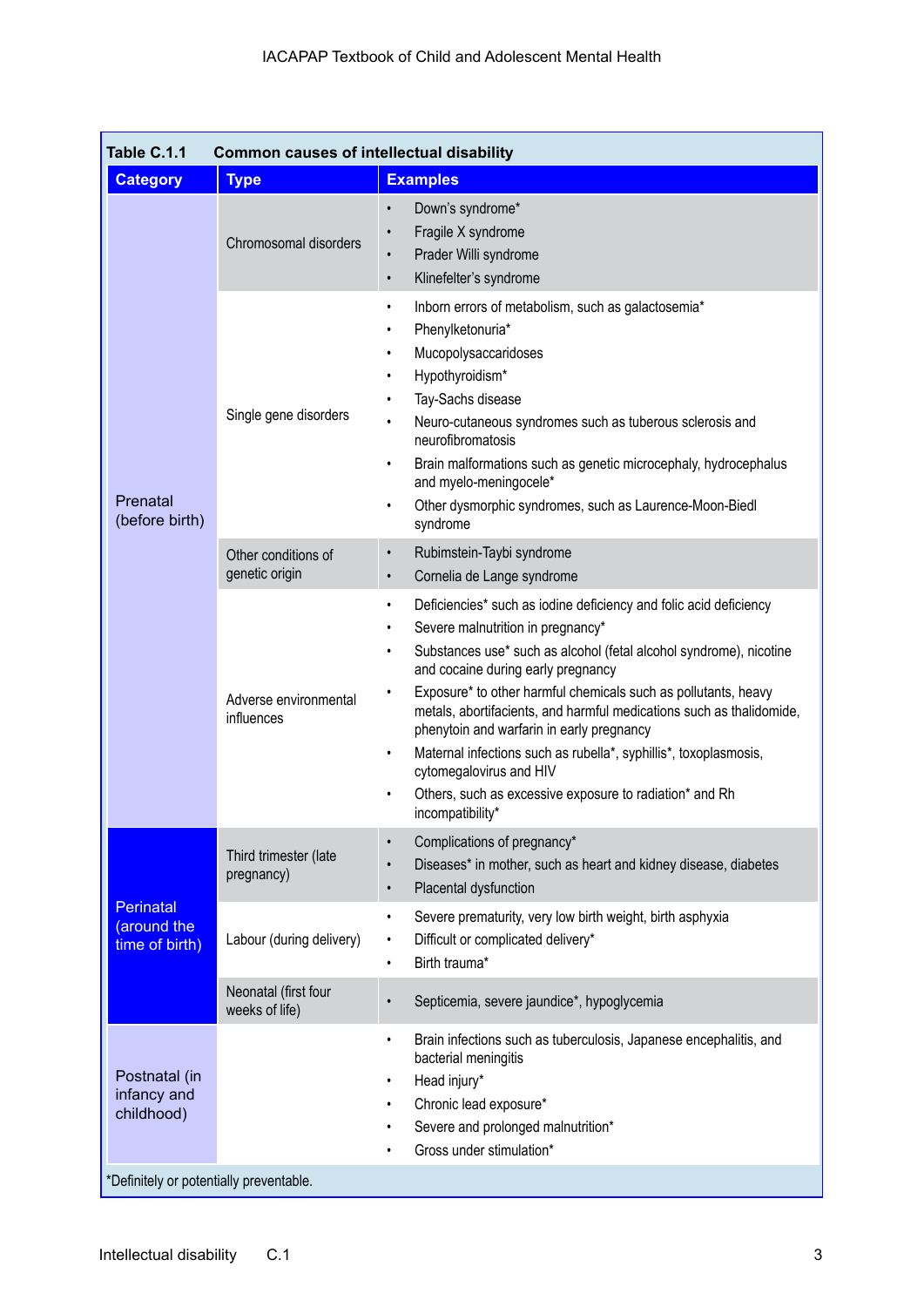highlighting the need for further research. A more detailed list of causes is available at the WHO website (see Table C.1.1). A few are described below in more detail.

### **Intelligence quotient (IQ)**

IQ is a score derived from one of several tests. There are many types of IQ tests that seek to measure general or specific abilities: reading, arithmetic, vocabulary, memory, general knowledge, visual, verbal, abstract-reasoning etc. Well-known IQ tests include the Wechsler Intelligence Scale for Children, Stanford-Binet, Kaufman Assessment Battery for Children, and Raven's Progressive Matrices. Traditionally, an IQ score was obtained by dividing the mental age of the person taking the test (the age group which on average scored such a result in a random sample of the population) by the chronological age multiplied by 100. However, this method has shortcomings (e.g., it cannot be used in adults). Currently the test results are standardised against a representative sample of the population; IQ scores for children are relative to children of the same age. The median result is defined to be 100 and one standard deviation is 15 points, therefore, 95% of the population have scores within two standard deviations of the mean (i.e., within an IQ range of 70 to 130). For IQ to be accurate needs to be standardised against a population culturally similar to that of the person being tested. For example, using norms obtained in a Brazilian population would produce biased results if the person taking the test is Burmese.

Although IQ can change to some extend with increasing age, it is a surprisingly robust construct that is strongly predictive of achievement. IQ has a large inherited component but environmental factors have a strong effect as well. Heritability increases with increasing age: it can be as low as 0.2 in infancy, 0.4 in middle childhood, and up to 0.8 in adulthood. What appears to be a straightforward concept has been marred by controversy over the years. For example, some scholars believe that intelligence is a learned combination of many different skills and abilities while others assume that intelligence is a single trait that is heavily determined by genetics, even others believe that there are large ethnic or racial differences.

IQ tests are different from achievement tests, the latter seek to measure the skills and knowledge learned (e.g., language, arithmetic), usually through schooling; IQ tests measure aptitude rather than actual achievement (see Chapter C.3). While in the past there was an emphasis on the so-called "general intelligence" current theories view intelligence as a more complex ensemble of aptitudes in a variety of areas (musical, mechanical, physical, social) which can differ substantially in the same individual.

Table C.1.2 illustrates the attainment in adulthood of people with different degrees of ID ([WHO](http://www.searo.who.int/en/Section1174/Section1199/Section1567/Section1825_8084.htm)). It is clear that even those with severe ID can become at least partly independent in looking after themselves through proper supervision, care and training.

### **MANIFESTATIONS AND SUBTYPES**

The manifestations of ID are mainly developmental delay in intellectual functioning and deficits in social adaptive functioning. According to the severity of the delay in intellectual functioning, deficits in social adaptive function and IQ, the psychiatric classifications describe four levels of severity:



Hashan is a four year old boy. He still can't walk independently but can take a few steps with support. He recognizes family members but cannot show where his ear and nose are. He can babble (say baba-ba) but has not learnt to say any meaningful word. He can't indicate toileting needs. His parents say that he is like a one-year-old child.

Does Hashanm suffer fom ID? If so, how severe?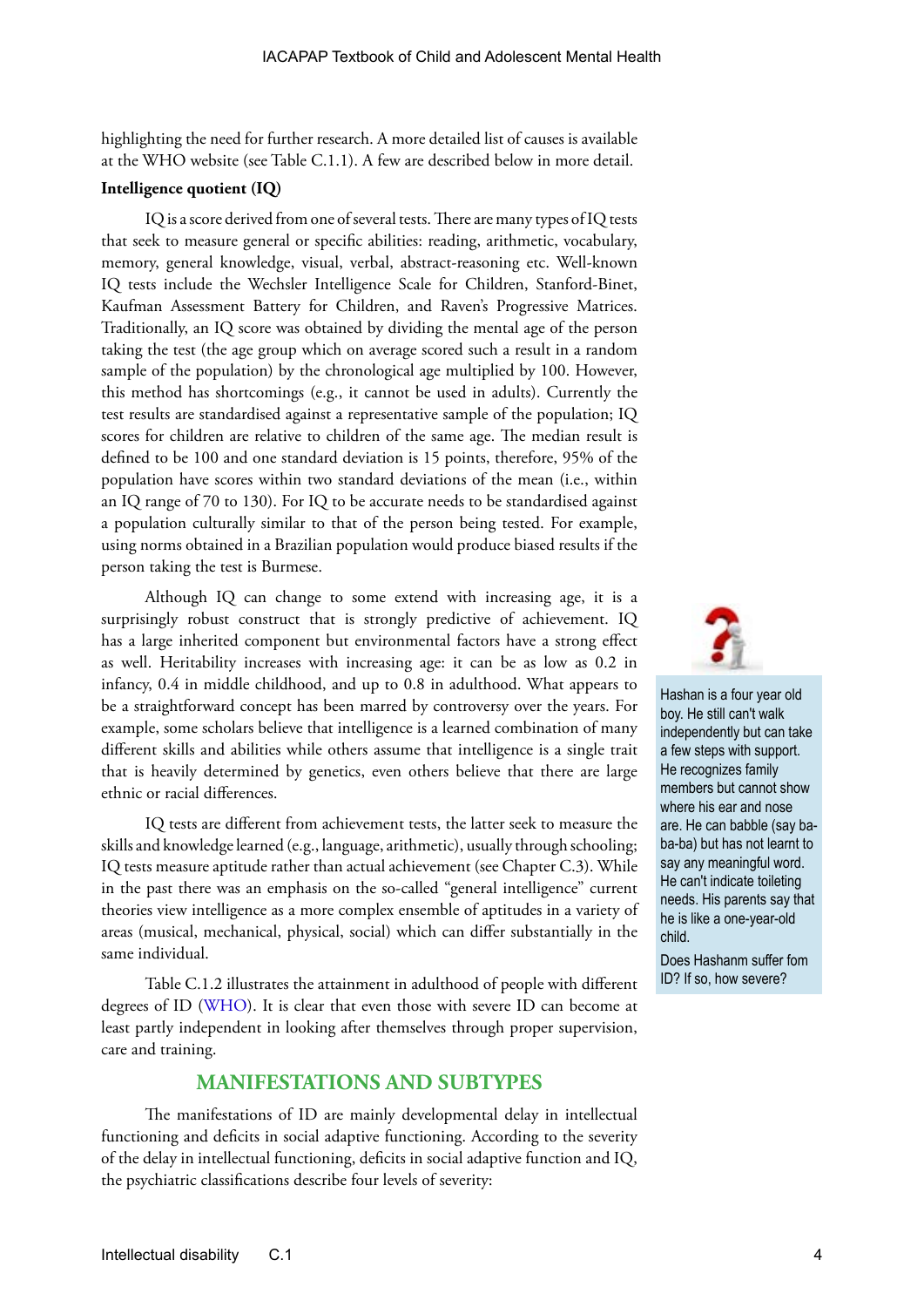| Table C.1.2<br>Adult attainment according to the degree of intellectual<br>disability |                 |                                                                                                                       |  |  |
|---------------------------------------------------------------------------------------|-----------------|-----------------------------------------------------------------------------------------------------------------------|--|--|
| <b>Degree</b>                                                                         | <b>IQ range</b> | <b>Adult attainment</b>                                                                                               |  |  |
| <b>Mild</b>                                                                           | 50-70           | Literacy +<br>Self-help skills ++<br>$\bullet$<br>Good speech ++<br>$\bullet$<br>Semi-skilled work +<br>$\bullet$     |  |  |
| <b>Moderate</b>                                                                       | $35 - 50$       | Literacy $+/-$<br>٠<br>Self-help skills +<br>Domestic speech +<br>Unskilled work with or without supervision +<br>٠   |  |  |
| <b>Severe</b>                                                                         | $20 - 35$       | Assisted self-help skills +<br>$\bullet$<br>Minimum speech +<br>$\bullet$<br>Assisted household chores +<br>$\bullet$ |  |  |
| <b>Profound</b>                                                                       | Less than 20    | Speech $+/-$<br>Self-help skills +/-<br>٠                                                                             |  |  |
| Note: +/- sometimes attainable; + attainable; ++ definitely attainable                |                 |                                                                                                                       |  |  |

*• Profound*

IQ is usually below 20; profound intellectual disability accounts for 1% to 2% of all cases. These individuals cannot take care of themselves and have no language. Their capacity to express emotions is limited and poorly understood (Adams & Oliver, 2011). Seizures, physical disabilities, and reduced life expectancy are common.

*• Severe*

IQ is usually between 20 and 34; severe intellectual disability accounts for 3% to 4% of all cases. Every aspect of their development in the early years is distinctively delayed; they have difficulty pronouncing words and have a very limited vocabulary. Through considerable practice and time, they may gain basic self-help skills but still need support at school, home and in the community.

*• Moderate*

IQ is usually between 35 and 49, accounting for about 12% of all cases. They are slow in meeting intellectual developmental milestones; their ability to learn and think logically is impaired but are able to communicate and look after themselves with some support. With supervision, they can perform unskilled or semiskilled work.

*• Mild*

IQ is usually between 50 and 69 and account for about 80% of all cases. Development during their early life is slower than in normal children and developmental milestones are delayed. However, they are able to communicate and learn basic skills. Their ability to use abstract concepts, analyze and synthesize are impaired but can achieve reading and computing skills to grade three to six level. They can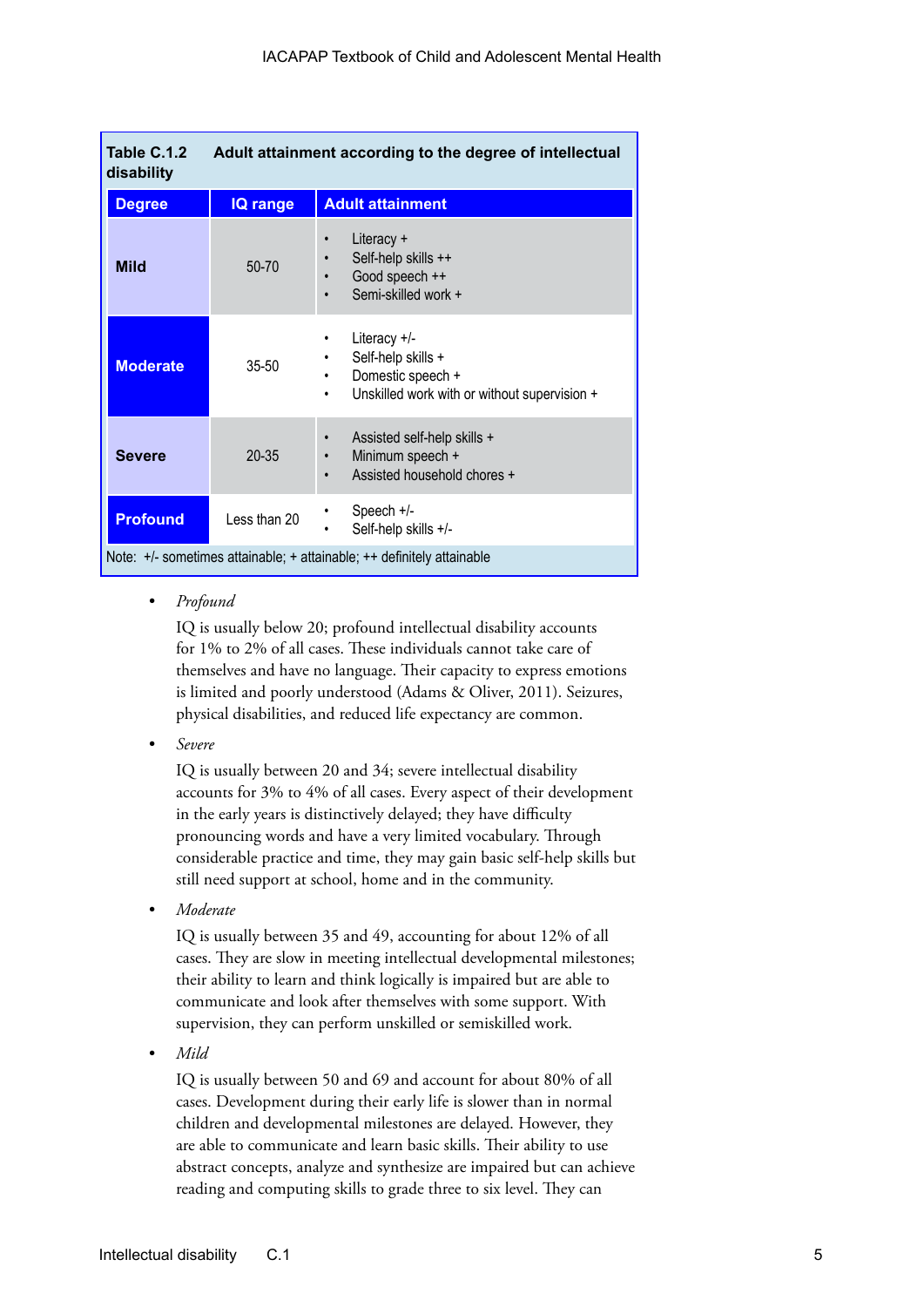perform house-work, look after themselves and do unskilled or semiskilled work. They usually require some support.

### **CLINICAL SYMPTOMS**

### **Speech**

Children with ID usually have delayed language development and difficulties speaking and expressing themselves. The degree of severity varies with the level of impairment of intellectual ability. Mild cases can achieve language skills that are only a little poorer than children in the normal range of development. Severe or profound cases can't communicate at all or speak only a few words.

### **Perception**

Children with ID are slow in reacting and perceiving environmental stimuli. They have difficulties distinguishing small differences in the shape, size and color.

#### **Cognition**

Capacity to analyze, reason, comprehend and calculate, and for abstract thinking is often impaired to a greater or lesser extent according to severity. Children with mild ID are capable of achieving reading and mathematics skills to approximately the level of a typical child aged 9 to 12 (Daily et al, 2000). Individuals with severe or profound ID lack the capacity to read, calculate or even understand what others say.

### **Concentration and memory**

Ability to concentrate is low and narrow. By and large, memory is poor and they are slow at remembering although there are exceptions (e.g., savants). They have difficulties recalling and their memories are often inaccurate.

### **Emotion**

Emotions are often naive and immature but may improve with age. Capacity for self-control is poor and impulsive and aggressive behavior is not uncommon. Some are timid, withdrawn and shy.

### **Movement and behavior**

Children with ID often lack coordination, may be clumsy or show excessive movement. Meaningless or stereotyped movements (e.g., rocking, head-banging, teeth-biting, shouting, tearing clothes, pulling hair, playing with the genitals) are frequent in severe ID. Destructive, aggressive or violent behavior can also be observed. Self-injurious behavior (e.g. self-slapping or biting) may occur in moderate and severe ID.

#### **Health problems associated with intellectual disability**

Compared with normal children, children with ID are at a higher risk of having other health problems. The most prevalent health conditions are: epilepsy (22%), cerebral palsy (20%), anxiety disorders (17%), oppositional defiant disorder (12%), and autistic disorder (10%) (Oeseburg et al, 2011).

### *Epilepsy*

- Between 1% and 13% of children with Down syndrome have epilepsy (Arya et al, 2011)
- Epilepsy, often severe and hard to control, is present in 85% of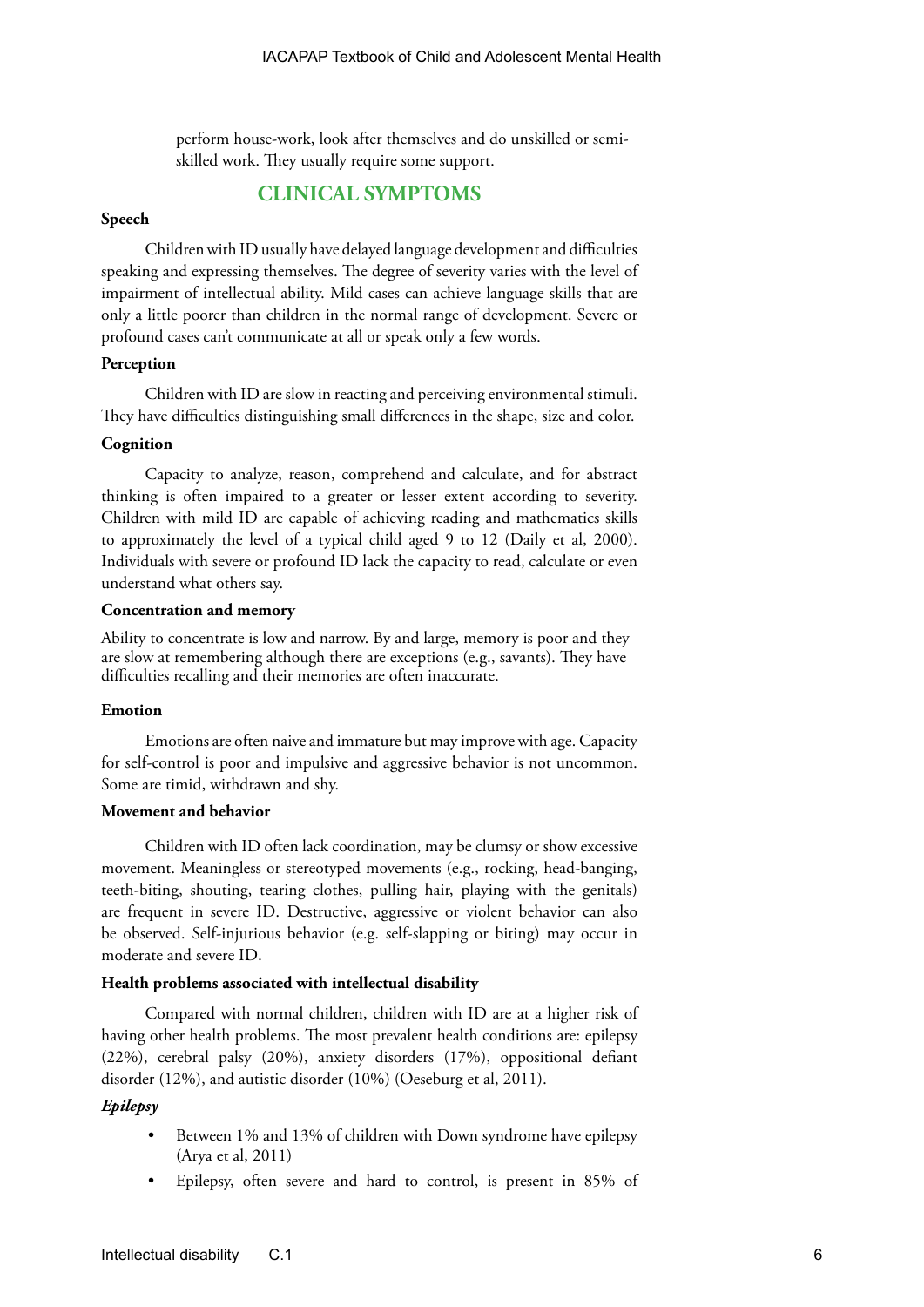Angelman syndrome patients within the first three years of life (Fiumara et al, 2010)

Patients with fragile X syndrome are highly prone to develop epilepsy (Qiu et al, 2008)

#### *Behavior problems*

Symptoms like restlessness (continuously moving around, unable to sit in one place), poor concentration, impulsiveness, temper tantrums, irritability and crying are common. Other disturbing behavior, like aggression, self-injurious behavior (such as head banging) and repetitive rocking may also be seen (see section on challenging behaviors below). When such behavior is severe and persistent, it can become a major source of stress for families. Therefore, attention should be paid to reduce such behavior while providing treatment and care.

#### *Sensory impairment*

Visual and hearing problems are present in about 5%-10% of persons with ID. Sometimes these problems can be resolved by using hearing aids or glasses, or undergoing surgery for cataracts

As noted earlier, other developmental disabilities, such as cerebral palsy, speech problems and autism can occur along with ID. Persons with multiple disabilities pose a big challenge in terms of providing care.

### **COMMON CONDITIONS ASSOCIATED WITH INTELLECTUAL DISABILITY**

#### **Down syndrome**

Down syndrome, also known as trisomy 21, is a chromosomal disorder caused by an additional copy of genetic material on chromosome 21, which affects the development of the body and brain. This syndrome was first described by the British physician John Langdon Down and identified in 1959 as caused by a 21 trisomy by Jérôme Lejeune.





John Langdon Haydon Down (1828 -1896), a British physician, was the first to describe a relatively common genetic disorder that is now called Down syndrome.

**Maternal age and Down syndrome**

A woman's risk of having a baby with Down syndrome is:

- At age 25, 1 in 1,250
- At 30, 1 in 1,000
- At 35, 1 in 400
- At 40, 1 in 100
- At 45, 1 in 30
- At 49, 1 in 10

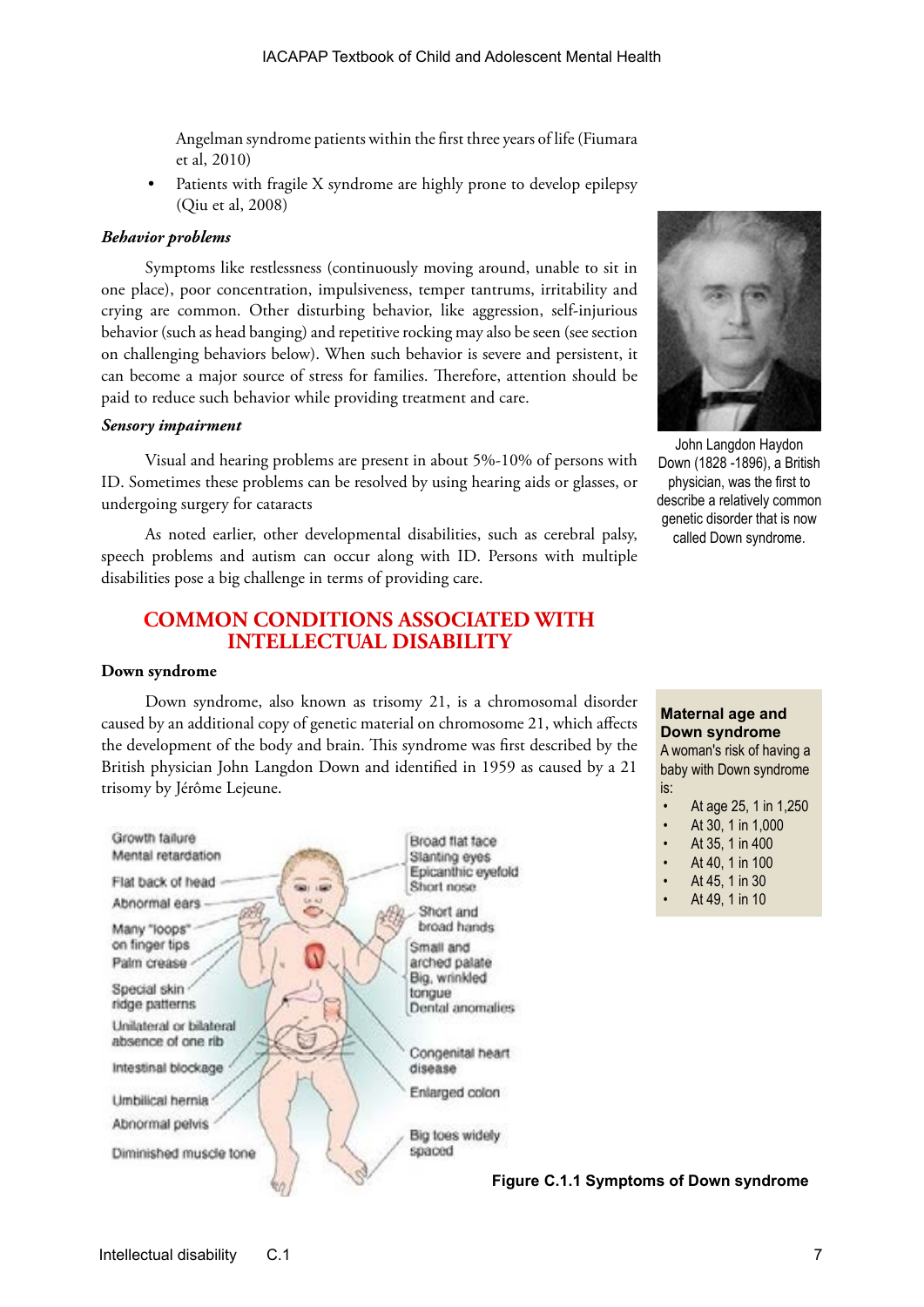The incidence of Down syndrome is approximately one per 1000 newborns (Roizen & Patterson, 2003) and is influenced by maternal age. Women aged 35 and older have significantly higher risk.

Down syndrome can be diagnosed by chromosome analysis either prenatally or postnatally, according to which it can be grouped into four types: trisomy 21, mosaicism, translocation and duplication of a portion of chromosome 21.

Clinical features of Down syndrome include (Figure C.1.1):

- Intellectual disability, usually mild; they possess good social skills
- A characteristic appearance including brachycephaly, epicanthal folds, upslanting palpebral fissures, strabismus, Brushfield spots on iris, flattened nose, low-set and rounded ear, macroglossia, open mouth, short neck, brachydactyly, fifth finger clinodactyly, atypical fingerprints, wide 1-2 toe gap known as sandal foot
- Impaired physical growth such as short stature, short limbs and lax ligaments
- Often accompanied by different medical problems including congenital heart disease, duodenal atresia, hearing loss, ophthalmological problems, hypothyroidism, early-onset dementia, and leukemia.

Down syndrome can be detected through prenatal screening. Common screening procedures include: (a) measurement of maternal serum alphafetoprotein (AFP), human chorionic gonadotropin (hCG), unconjugated oestriol, and inhibin-Alpha (INHA) at 15-20 gestational weeks; (b) fetal ultrasound testing for a thickened nuchal fold with measurement of maternal serum free Beta hCG and pregnancy-associated plasma protein A (PAPPA) at 10-13.5 gestational weeks; both (a) and (b). For families with a high risk of having a child with Down syndrome, an invasive diagnostic test, such as amniocentesis, chorionic-villus sampling, or percutaneous umbilical cord blood sampling, performed in the late first trimester or early second trimester, is most accurate.

### **Fragile X syndrome**

Fragile X syndrome (also known as Martin-Bell syndrome and Escalante's syndrome) is an X-linked disease that is one of the most common inherited forms of ID. It is also associated with autism. Martin and Bell first described this disorder in 1943, and Herbert Lubs identified an associated fragile site on the X chromosome in 1969.

The fragile X syndrome is characterized by an expansion of a single trinucleotide gene sequence to over 200 copies of a CGG repeat in the 5'-untranslated region of the fragile X ID 1 (FMR1) gene located at band q27.3 on the long arm of the X chromosome (Xq27.3), which silences the transcription of the gene.

Incidence is about 1 per 2000-5000 persons and is 30% more frequent in males than in females (Hessl et al, 2002; Ridaura-Ruiz et al, 2009). Fragile X syndrome is an X-linked dominant condition with variable expressivity and possibly reduced penetrance that is largely transmitted by females but affecting males more often because males normally have only one copy of the X-chromosome.

### **Premutation**

Premutation is a change in a gene that precedes a mutation without altering the function of the gene. In disorders caused by trinucleotide repeat expansions, such as fragile X, premutation is an abnormally large allele that is not associated with clinical symptoms but that can expand into a full mutation when transmitted to the offspring. Full mutations cause clinical symptoms of the disorder.

### **Prevalence of fragile X**

Approximately:

- 1 in 3600 to 4000 males are born with the full mutation for fragile X and will have fragile X syndrome
- 1 in 4000 to 6000 females are born with the full mutation for fragile X but only 50% of them will show some features of fragile X syndrome
- 1 in 800 men are carriers of the fragile X premutation
- 1 in 260 women are carriers of the fragile X premutation.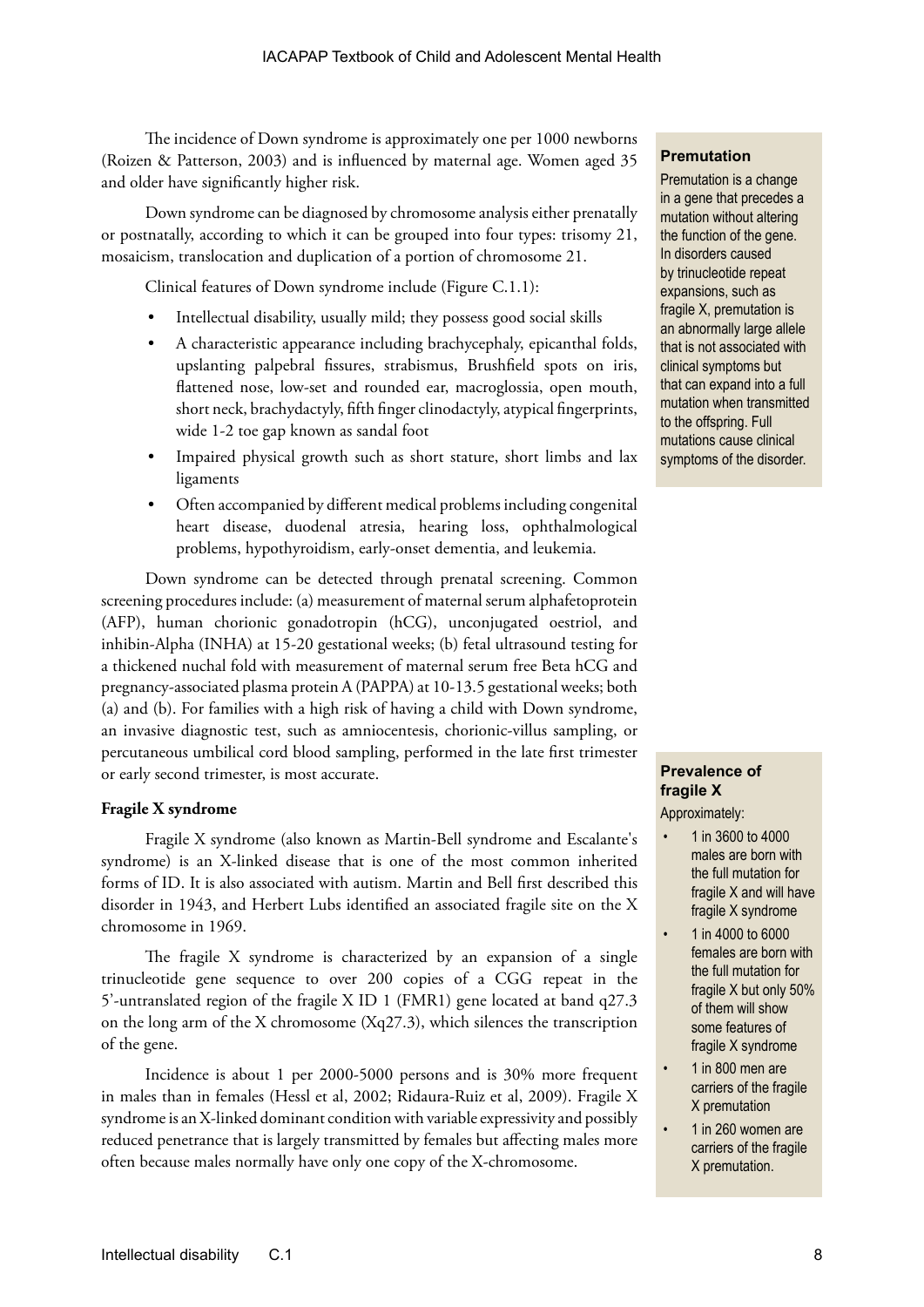

Clinical manifestations of the fragile X syndrome vary from mild to severe in physical, cognitive, emotional and behavioral features. Generally, females have a less severe form of the disease than males. Physical phenotype includes a long, narrow face with a prominent forehead and protuberant ears, joint hypermobility associated with connective tissue dysplasia, double-jointed thumbs, flat feet, and macro-orchidism after puberty in males. Individuals with fragile X syndrome usually have cognitive deficits − IQ ranging from normal or borderline to severely low − such as problems with working memory, executive function, and mathematic and visuospatial abilities. Language delay is also evident in early childhood. Emotional and behavioral disturbances are common, including anxiety and mood disorders, features of attention deficit hyperactivity disorder, obsessive compulsivelike symptoms (e.g., repetitive actions or phrases), aggressive and self-injurious behavior, and a difficult temperament. Fragile X syndrome is a common cause of autism. Neurological problems such as seizures may also be found. In addition, persons carrying a premutation (CGG repeat number ranges from 55 to 200) are believed to have a clinical disorder characterized by mild learning disability, emotional problems, premature ovarian failure, and a neurodegenerative disorder called fragile X-associated tremor/ataxia syndrome in older people.

Genetic tests for CGG repeat expansions in FMR1 gene using PCR and southern blot analysis is diagnostic for fragile X syndrome and should be provided to all persons with developmental delay, borderline intellectual abilities, ID and autism. Sequencing of FMR1 gene should be considered as well to exclude deletions of this gene if normal CGG-repeat length is found (Garber et al, 2008).



Prominent characteristics of Fragile X syndrome include an elongated face, large or protruding ears, and low muscle tone.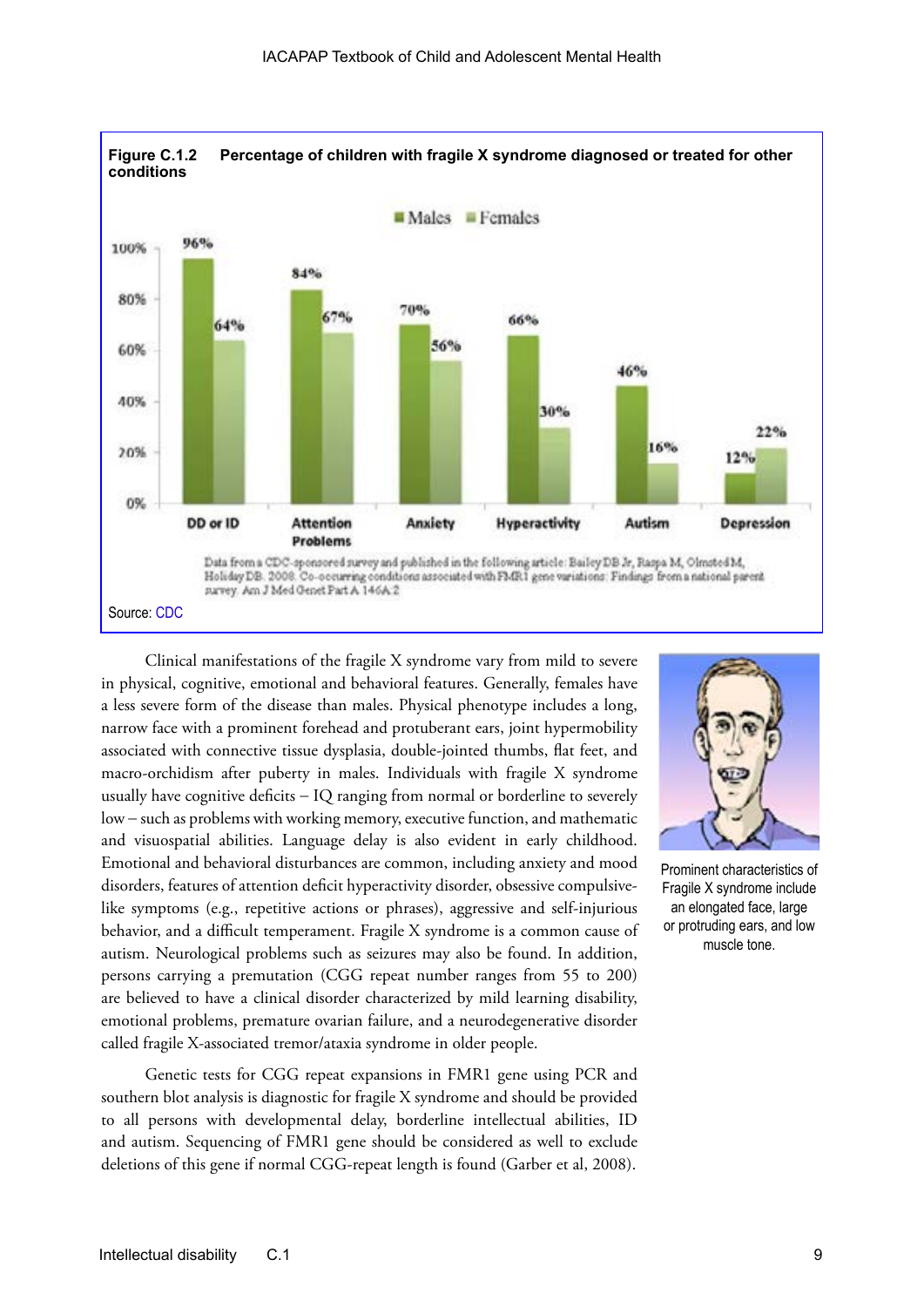Genetic counseling is recommended for the whole family if a positive fragile X syndrome premutation or full mutation is detected, and cascade testing should be planned for family members. Although genetic counseling cannot prevent fragile X syndrome, it is still important to give at-risk families accurate reproductive counseling and allow for appropriate intervention beginning in infancy.

### **Phenylketonuria**

Phenylketonuria (PKU) is an autosomal recessive single gene disorder discovered by the Norwegian physician Ivar Asbjørn Følling in 1934. It is caused by mutations of the phenylalanine hydroxylase (PAH) gene or genes coding for enzymes involved in the cofactor tetrahydrobiopterin (BH4) biosynthesis or recycling, which result in dysfunction of phenylalanine metabolism leading to excessive phenylalanine and related substances in the blood, the brain and the urine. Increased phenylalanine concentrations in the brain are toxic and cause disruption of neuropsychological function. The prevalence of phenylketonuria varies widely around the world due to ethnic and social reasons (e.g., frequency of consanguinity). In Europe the prevalence is about one case per 10000 live births, but it is one in 4000 in Turkey, one in 25000 to one in 50000 in Latin America and one in 100000 live births in some regions of China (Blau et al, 2010).

PKU is diagnosed if blood amino acid analysis reveal a raised concentration of phenylalanine (>120 umol/L). To clarify whether the patient with hyperphenlalaninaemia is deficient in BH4 synthesis or regeneration, measurement of urinary pterins or red blood cell dihydropteridine reductase through a filter paper-dried blood specimen, or BH4-load test should be done (Blau et al, 2005). Urinary pterins patterns can differentiate several types of PKU:

- *• Classical PKU with PAH deficiency*: total pterins are high but the ratio between neopterin and biopterin is normal
- *• GTP cyclohydrolase (GTP-CH) I deficiency:* total biopterins are very low or not detectable
- *• 6-pyruvoyl-tetrahydropterin synthase (6-PTS) deficiency*: neopterin is increased but biopterin is decreased
- *• Pterin-4a-carbinolamine dehydratase deficiency*: neopterin is high while biopterin is low or borderline, and primapterin is high
- *• Dihydropteridine reductase (DHPR) deficiency*: neopterin is normal and biopterin is raised.





Click on the picture to view a short description of PKU (6:02)

### **Inherited metabolic disorders**

Chromosomes in human cells contain genes which control growth and maturation. Some of these are responsible for chemical (metabolic) reactions, which are essential for brain growth. If such a gene is abnormal, it can lead to a derangement of metabolic reactions and cause problems such as mental retardation. Phenylketonuria is one such condition. Babies with phenylketonuria, in addition to mental retardation, have light-colored hair and skin, a small head, and are prone to convulsions.

Blood is taken from a twoweek old infant to test for PKU Photo: Nando Peretti Foundation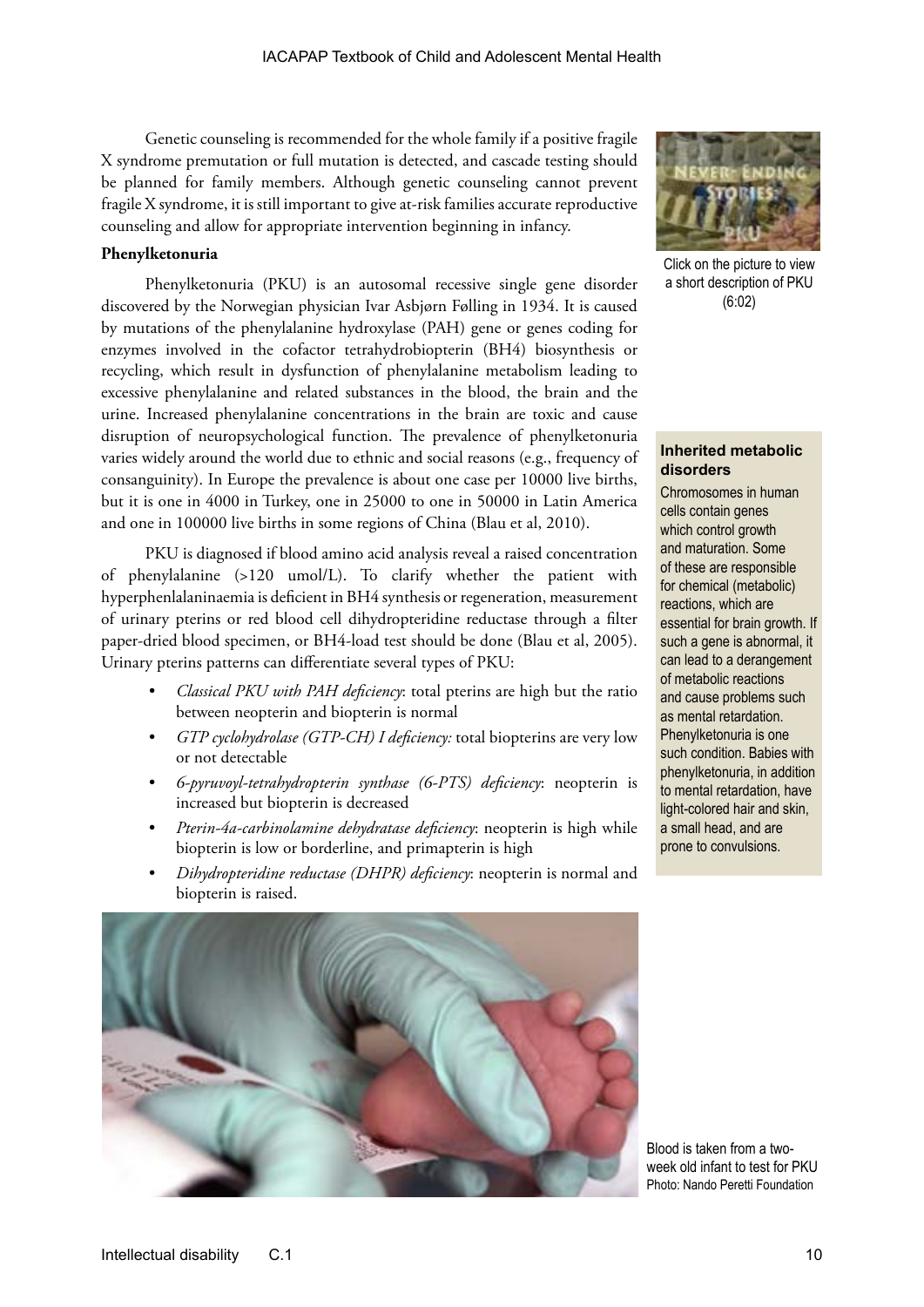Babies with PKU seem normal at birth but progressively show developmental disabilities frequently accompanied by lighter skin, hair, eyes, eczematous rash, "mousy" odor, motor deficits, seizures, behavior problems and autism. Early screening, diagnosis and prompt intervention can prevent individuals with PKU from further damage to the brain. Newborn blood screening test for PKU is usually performed three to seven days after birth and a repeat test at approximately two weeks of age to verify the initial test, followed by further diagnostic tests if positive.

Intervention should be started as soon as PKU is confirmed. Restriction of dietary phenylalanine is still the most important and effective management: phenylalanine-free formula with low protein; avoiding foods rich in protein (such as meat, fish, milk, eggs, standard bread, most cheeses, nuts and seeds) and containing aspartame (flour, soya). For patients with the BH4-responsive type, identified by BH4-load test, preparations containing BH4 may be prescribed. Other approaches, such as large neutral amino acids treatment, use of phenylalanine ammonia lyase and gene therapy are under investigation (Blau et al, 2010). For best outcomes, serum phenylalanine should be monitored regularly throughout life in case changes are needed to maintain target therapeutic blood levels.

### **Congenital hypothyroidism**

Congenital hypothyroidism is an endocrine disease caused by thyroid hormone deficiency after birth. It can be classified into permanent and transient. Permanent congenital hypothyroidism is usually associated with thyroid dysgenesis, dysfunction of thyroid hormone biosynthesis or metabolism, or deficiency of thyroid stimulating hormone (TSH), while transient congenital hypothyroidism is due to iodine deficiency, maternal intake of antithyroid drugs, or transplacental maternal thyrotropin receptor blocking antibodies (TRB-Ab). Congenital hypothyroidism occurs in approximately one per 2000 to 4000 live births (Rastog et al, 2010).

Congenital hypothyroidism is diagnosed by measuring serum TSH and either free T4 or total T4 combined with T3 resin uptake. According to agenormative reference ranges, primary congenital hypothyroidism is confirmed with increased TSH and decreased or normal free T4 or total T4, while secondary (central) congenital hypothyroidism is likely if T4 is low but TSH is not elevated. There are other diagnostic tests to further determine the underlying etiology including measurement of urinary iodine, radionuclide uptake and scan, thyroid ultrasonography, serum thyroglobulin measurement, antithyroid antibody determinations, evaluation for other pituitary hormone deficiencies, brain MRI, and genetic testing.

Clinical features of congenital hypothyroidism in infants include: persistent jaundice, poor feeding, quiet, excessive sleeping, constipation, low body temperature, abnormal cry, umbilical hernia, bradycardia, hypotonia with delayed reflexes. Some may have a palpable goiter. The typical appearance includes a wide posterior fontanel, puffy face, flattened nose, eyes exhibiting pseudohypertelorism, and open mouth with macroglossia. If untreated, congenital hypothyroidism can result in growth failure, permanent mental impairment and cardiac problems.

Newborn thyroid screening tests and early management are very important to prevent the development of ID in congenital hypothyroidism. Blood sampled from a heel-prick between two and five days of age is screened by special filter

Iodine deficiency (which causes hypothyroidism) is the single greatest preventable cause of mental retardation and an important public health problem. This condition can be prevented with iodine supplements in the diet such as by using iodized salt.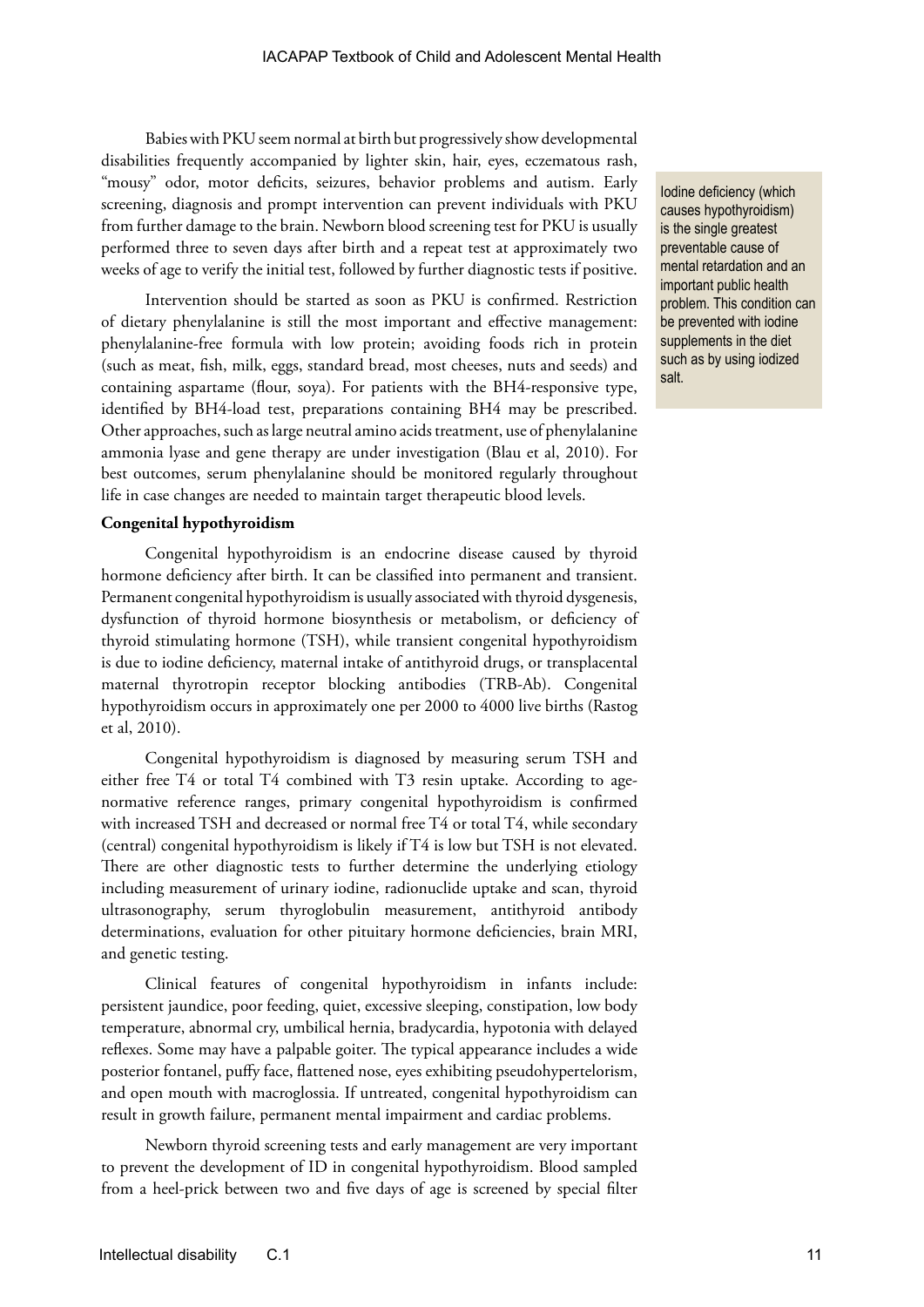paper cards to detect TSH levels. A second test is performed, especially for preterm and acutely ill term infants with "delayed TSH rise", between two and six weeks of age. If initial TSH >30mU/L serum or >15mU/L whole blood, confirmatory serum thyroid testing should be performed (Rastog & LaFranchi, 2010).

Once congenital hypothyroidism is diagnosed, oral thyroxine treatment should be initiated immediately with close follow up, particularly in the first two to three years of life, crucial for positive neurologic outcome. High dose levothyroxine is recommended to normalize serum T4 and TSH as rapidly as possible, monitoring closely in order to adjust levothyroxine dose promptly if results are abnormal. For infants with central congenital hypothyroidism, however, low dose levothyroxine should be started and increased slowly, with addition of physiological doses of cortical hormone meanwhile to prevent sudden hypocorticism from happening. Treatment of transient congenital hypothyroidism takes several years, whereas it is lifelong in permanent congenital hypothyroidism. Genetic counseling and antenatal diagnosis should be considered for families at risk of having a baby with congenital hypothyroidism.

### **Prader-Willi syndrome**

Prader-Willi syndrome is an uncommon genetic disorder of chromosome 15q11-13. It was first described by Andrea Prader and Heinrich Willi in 1956. Symptoms include weak muscle tone, feeding difficulties, short stature, incomplete sexual development, cognitive disabilities, and a chronic feeling of hunger that can lead to excessive eating and obesity. Incidence is approximately one in 25,000 to one in 1,000 newborns (Killeen, 2004). Individuals with Prader-Willi syndrome are at risk of learning and attention difficulties. Research suggests that most (50%-



The children depicted here have a genetically confirmed diagnosis of Angelman syndrome. Happy expression and an unstable gait accompanied by uplifted arms are commonly observed. At times, the facial appearance can suggest the diagnosis, but usually facial features are not distinctive. Source: [Gene Reviews.](http://www.ncbi.nlm.nih.gov/books/NBK1144/figure/angelman.F1/?report=objectonly)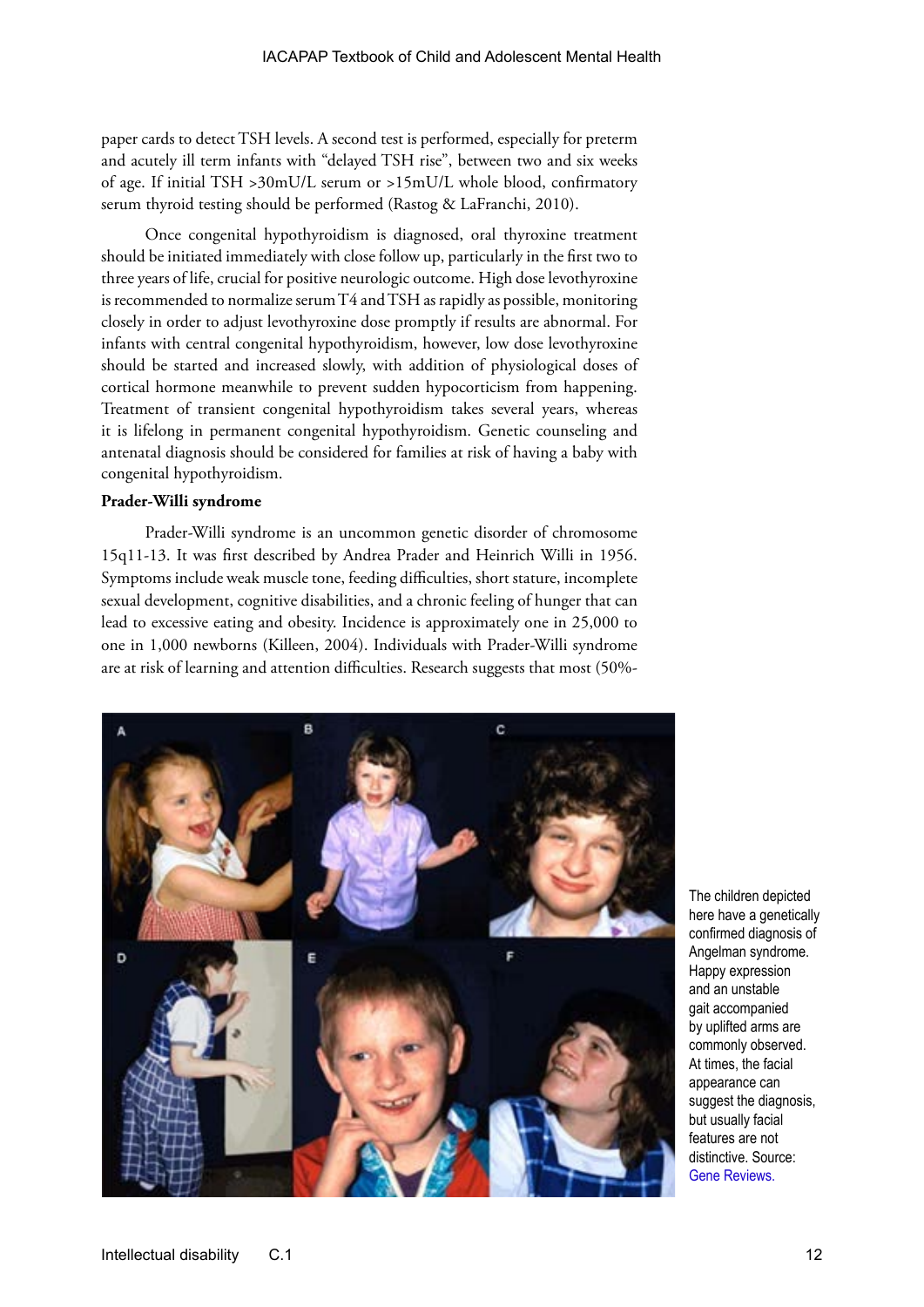65%) fall within the mild/borderline/low average intelligence range (Curfs & Fryns,1992; Cassidy,1997).

Traditionally, Prader-Willi syndrome was diagnosed by clinical characteristics but it can now be diagnosed by genetic testing. Prader-Willi syndrome has no cure. Early diagnosis allows for early intervention. Children should receive treatment to improve muscle tone. Speech and occupational therapy are also indicated. School aged children will benefit from a highly structured learning environment as well as special education. Daily recombinant growth hormone injections are helpful (Carrel et al, 2002).

### **Angelman Syndrome**

Angelman syndrome is a complex genetic disorder characterized by intellectual and developmental delay, severe speech impairment, seizures, ataxia, hand-flapping, and a happy, excitable demeanor with frequent smiling and laughter. It was first described by Harry Angelman in 1965. Prevalence is approximately one in 10,000 to one in 20,000 live births (Petersen et al,1995; Steffenburg et al,1996).

Angelman syndrome is caused by the loss of the normal maternal contribution to a region of chromosome 15, most commonly by deletion of a segment of that chromosome. Diagnosis relies on a combination of clinical features, molecular genetic testing or cytogenetic analysis. Consensus diagnostic criteria for Angelman syndrome are available (Williams, 2006). Analysis of parentspecific DNA methylation imprints in the 15q11.2-q13 chromosome region detects approximately 78% of individuals with Angelman syndrome; fewer than 1% have a cytogenetically visible chromosome rearrangement. UBE3A sequence analysis detects mutations in an additional 11%. Accordingly, molecular genetic testing identifies alterations in approximately 90% of individuals with Angelman syndrome ([Dagli & Williams, 2011\)](http://www.ncbi.nlm.nih.gov/books/NBK1144/). Currently, Angelman syndrome has no cure; treatment is symptomatic (e.g., epilepsy can be controlled with anticonvulsant medication).

#### **Galactosemia**

Galactosemia is an autosomal recessive single gene disorder associated with a dysfunction of the enzymes that convent galactose into glucose, leading to the accumulation of toxic amounts of galactose in the blood and body tissues, resulting in ID and multiple organ damage. It was first reported by Goppert in 1917, and identified as a defect of galactose metabolism by Herman Kalckar in 1956. Its prevalence is about one per 60,000 live births.

- According to the enzymes affected, galactosemia can be classified into three type*Type I, classic galactosemia*, is due to galactose-1-phosphate uridyltransferase (GALT) deficiency
- *• Type II, galactokinase (GLK) deficiency*
- *• Type III, UDP-galactose epimerase (GALE) deficiency*.

Diagnosis of galactosemia is established by a test using blood or urine to detect activity of the three enzymes mentioned above and to quantify galactose levels. In addition, molecular genetic testing is now available [\(Elsas, 2010](http://www.ncbi.nlm.nih.gov/books/NBK1518/)).

Infants with galactosemia present nonspecific symptoms including vomiting, diarrhea, poor feeding, prolonged jaundice, hepatomegaly, failure to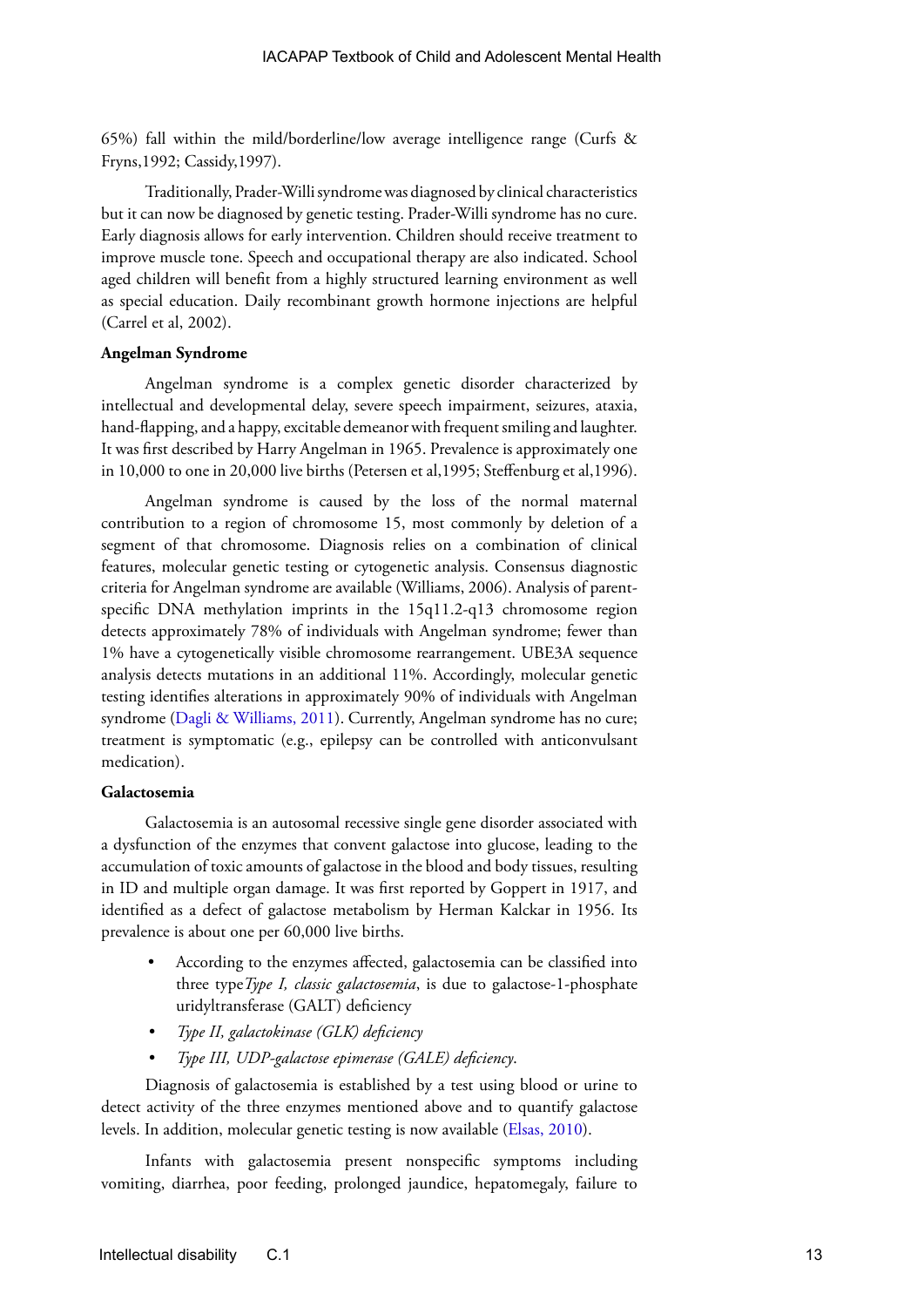

### **\*ADAM**

thrive, lethargy, and bleeding diathesis. If not treated promptly, sepsis, liver failure, cataracts, intellectual disabilities, growth delay and death may occur. However, chronic or secondary complications are probable in older children and adults even with early and adequate therapy, including delayed growth, poor intellectual functioning, speech defects, motor problems, learning disabilities and ovarian failure.

To prevent the primary manifestations of galactosemia, it is very important to perform newborn screening tests for all infants and immediate restrictions on all lactose-containing foods and medicines in those affected. Symptoms resolve quickly and prognosis is good if dietary therapy is started in the first three to ten days of life. Routine monitoring of galactose accumulation is necessary to make adjustments to treatment. Other interventions include calcium supplements, ophthalmologic examination, developmental evaluation, and speech assessment. For families at risk of having an affected child, genetic counseling and prenatal diagnosis are recommended.

### **Fetal alcohol syndrome**

Fetal alcohol syndrome, the most severe form of fetal alcohol spectrum disorders, is a preventable cause of intellectual disability. Fetal alcohol syndrome is the result of high alcohol consumption during pregnancy, especially in the first three months of gestation, which can inflict considerable harm to the developing fetus, particularly to the brain. Rates vary according to alcohol consumption in a population; in the USA, it is estimated at 0.2 to 1.5 per 1000 live births have fetal alcohol syndrome ([Centers for Disease Control and Prevention, 2009\)](http://www.cdc.gov/ncbddd).

Medical practitioners' knowledge about this condition is low and detection is very poor, with many sufferers going undiagnosed. Together with a history of maternal alcohol intake, currently physicians still rely heavily on three clinical characteristics for diagnosis (Centers for Disease Control and Prevention, 2009):

- Facial abnormalities
- Central nervous system abnormalities
- Growth deficits.





Click on the picture to view a one-hour educational video on fetal alcohol syndrome.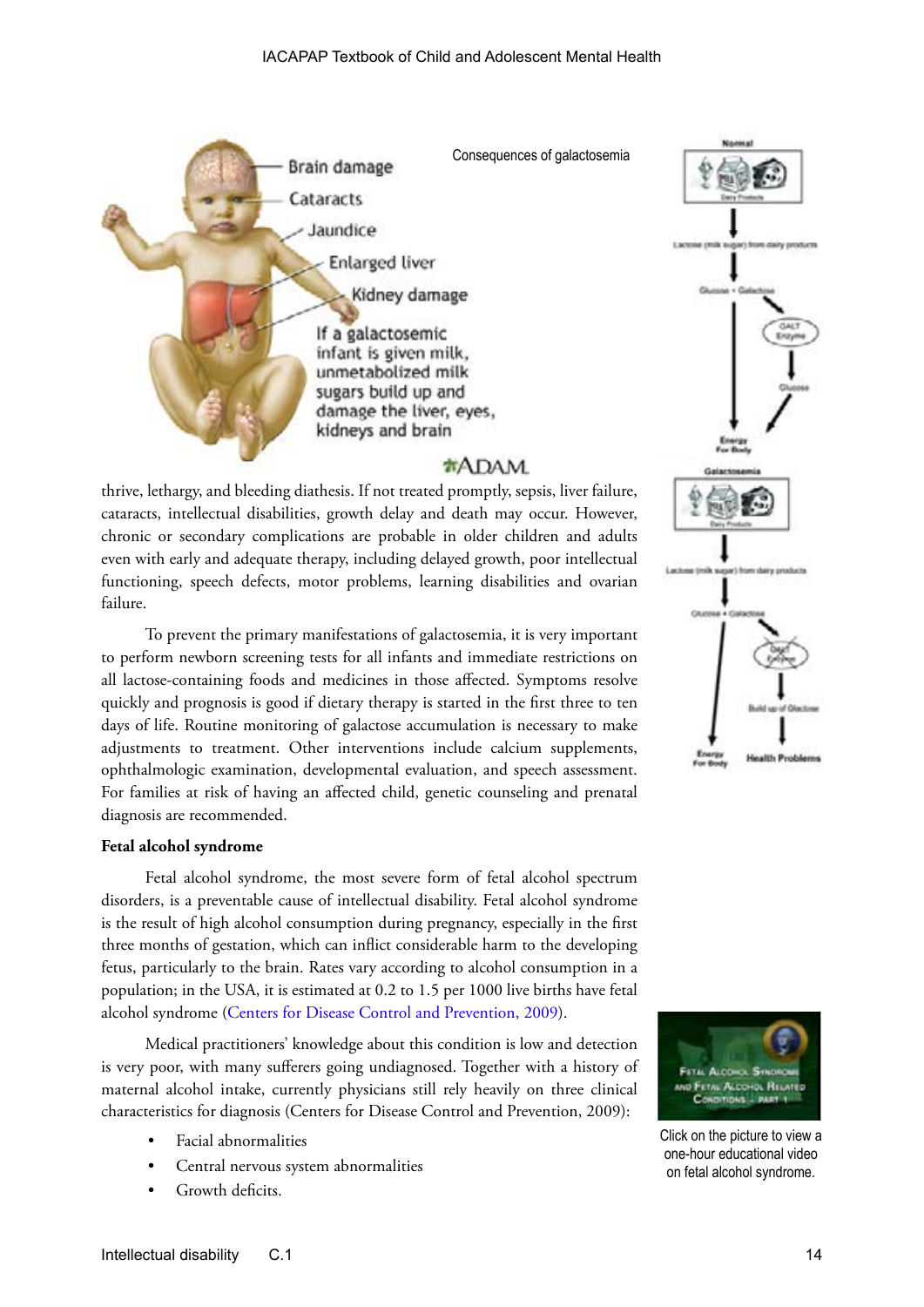More effective diagnostic tools for early detection using biomarkers, such as fatty acid ethyl esters in the meconium (Bearer et al, 2005), are under investigation.

Clinical symptoms vary depending on the amount, frequency and timing of alcohol exposure, maternal and genetic influences. Infants with fetal alcohol syndrome usually show growth retardation and a mixture of characteristic craniofacial anomalies, which are the hallmarks, including a flat philtrum, thin upper lip, short palpebral fissures, epicanthal folds, low nasal bridge, short upturned nose, ear malformations, and flattened maxilla. Central nervous system abnormalities are also commonly seen in fetal alcohol syndrome, which may include microcephaly, seizures, poor motor coordination, neurosensory hearing loss, cognitive and functional impairments. Furthermore, fetal alcohol syndrome may predispose to the development of mental health problems and substance use.

The only way to prevent fetal alcohol syndrome is to keep away from alcohol during pregnancy. Education for pregnant women or who are planning pregnancy is essential. In addition, screening questionnaires and biochemical markers for detection of maternal alcohol use are useful to detect risk behaviors and intervention to prevent further damage to the fetus. More research on this area is sorely needed (Ismail et al, 2010).

### **DIAGNOSING INTELLECTUAL DISABILITY**

According to both the DSM and ICD, three basic criteria should be met for a diagnosis of intellectual disability (or mental retardation):

- Significantly sub average intellectual functioning (IQ of 70 or below)
- Concurrent deficits or impairments in adaptive functioning in at least two of the following areas: communication, self-care, home living, social/interpersonal skills, use of community resources, self-direction, functional academic skills, work, leisure, health, and safety
- Onset is before age 18 years.

The subtypes and their characteristics have already been described earlier in the chapter. Diagnosis requires a full professional assessment of intelligence and adaptive behavior. Children with ID are usually brought to professional attention because of their behavior rather than their low intelligence. Moderate and severe

### **Intellectual disability and DSM-5**

The revision of the DSM classification is proposing to change the name of this group of disorders to "intellectual developmental disorder" and less reliance on IQ for diagnosis. According to this proposal, a diagnosis of intellectual developmental disorder would require:

- Deficits in general mental abilities such as reasoning, problem-solving, planning, abstract thinking, judgment, academic learning and learning from experience with an IQ two or more standard deviations below the population mean for a person's age and cultural group (IQ below 70).
- These deficits significantly impair functioning by limiting participation and performance in one or more aspects of daily living, such as communication, social participation, functioning at school or at work, or personal independence at home or in community settings. These limitations result in the need for ongoing support at school, work, or independent life.
- Onset during the developmental period.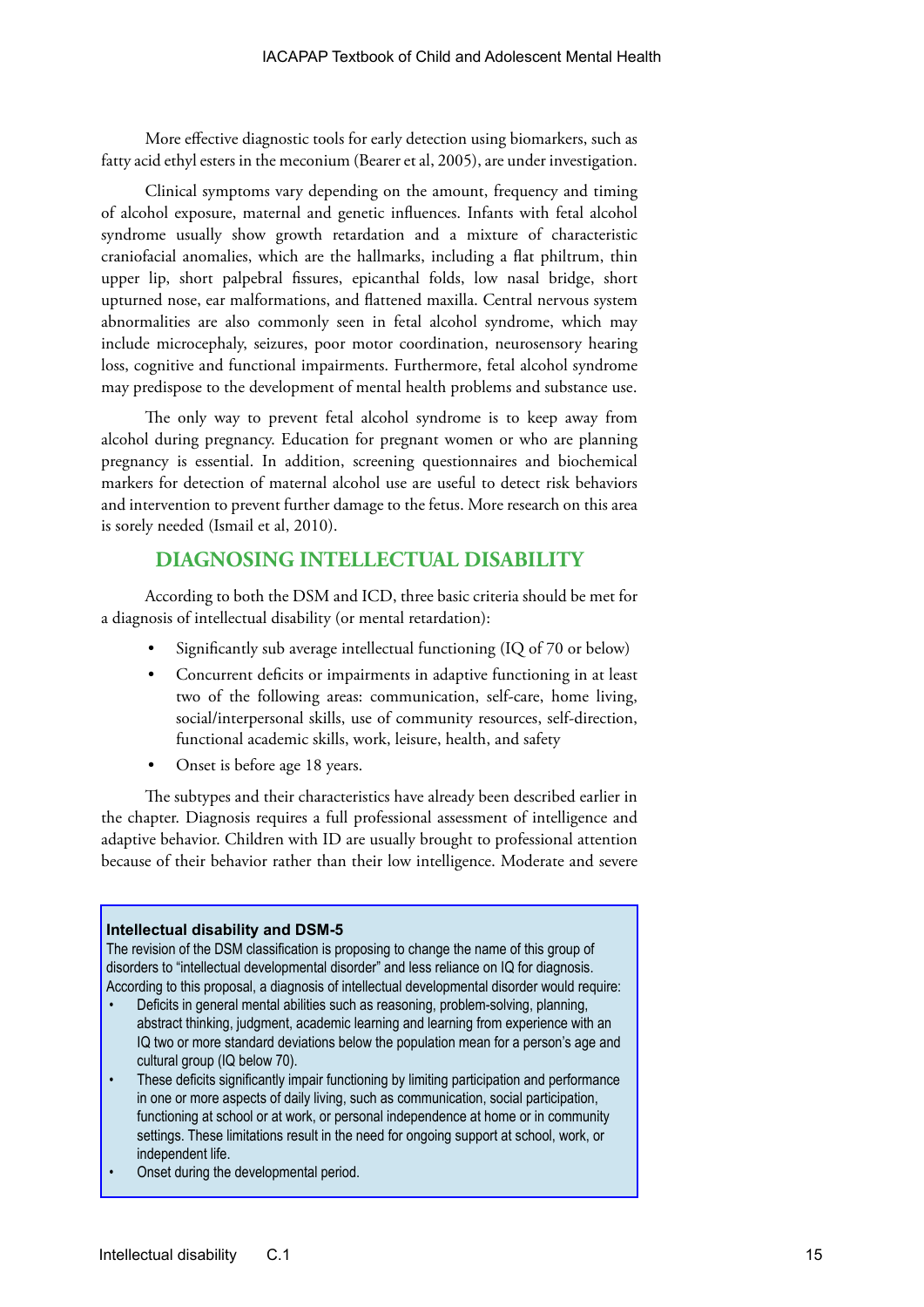forms are identified early because developmental milestones are markedly delayed. Milder forms often become apparent during primary school as a result of academic difficulties, or even later, during adolescence.

A comprehensive assessment should include detailed questioning about:

- The medical history of parents and family: genetic conditions, infections during pregnancy, prenatal exposure to toxins, perinatal injury, prematurity, and metabolic disorders
- Development: language and motor skills, socialization, understanding and calculation
- Environment in which the child is raised: education, resources and the family environment

Physical examination, by the mental health clinician or pediatrician, focusing on symptoms associated with ID. For example, appearance of the face (e.g., the flat, broad face of Down syndrome) (Conor, 1999) or Brushfield spots (small white or grayish/brown spots on the periphery of the iris also common in Down syndrome) that may alert the clinician to the possibility of ID.

*IQ measurement* is mandatory in all cases in which ID is suspected. IQ should be measured using, if at all possible, widely accepted tests that have been standardized for the specific − or culturally similar − population (e.g., normative data obtained in a German population should not be used for Chinese children). Widely used tests include the *Wechsler Intelligence Scale for Children* and the *Stanford-Binet Intelligence Scales*.

It is also useful to evaluate adaptive behavior. To do that professionals compare the functional abilities of a child to other children of similar age and education. There are many adaptive behavior scales available, such as *Vineland Adaptive Behavior Scales* and *Adaptive Behavior Assessment System-II,* but an accurate assessment of children's adaptive behavior requires clinical judgment as well.

Laboratory investigations (e.g., genetic testing) are indicated in all patients with ID, seeking to ascertain its etiology, which may have significant implications for treatment, prognosis and prevention. The extent of these investigations will largely depend on parents' resources and availability of these tests in the specific country.

### **Differential diagnosis**

Another term "developmental delay" is a broader concept than ID. It indicates that children show difficulties in one or more areas of adaptive functioning; this does not necessarily imply that they have significantly impaired cognitive abilities. In other words, although individuals with ID also show developmental delays, not all developmentally delayed children are intellectually disabled.

Among the most common conditions that can be misdiagnosed as ID are specific developmental disorders and school underachievement. In the former, children may appear developmentally disabled because they perform poorly in one or several academic skills (e.g., reading, arithmetic) when in fact they have an average IQ. In the latter, poor school performance mimicking ID may be due to other factors such as depression or school non-attendance (see Chapter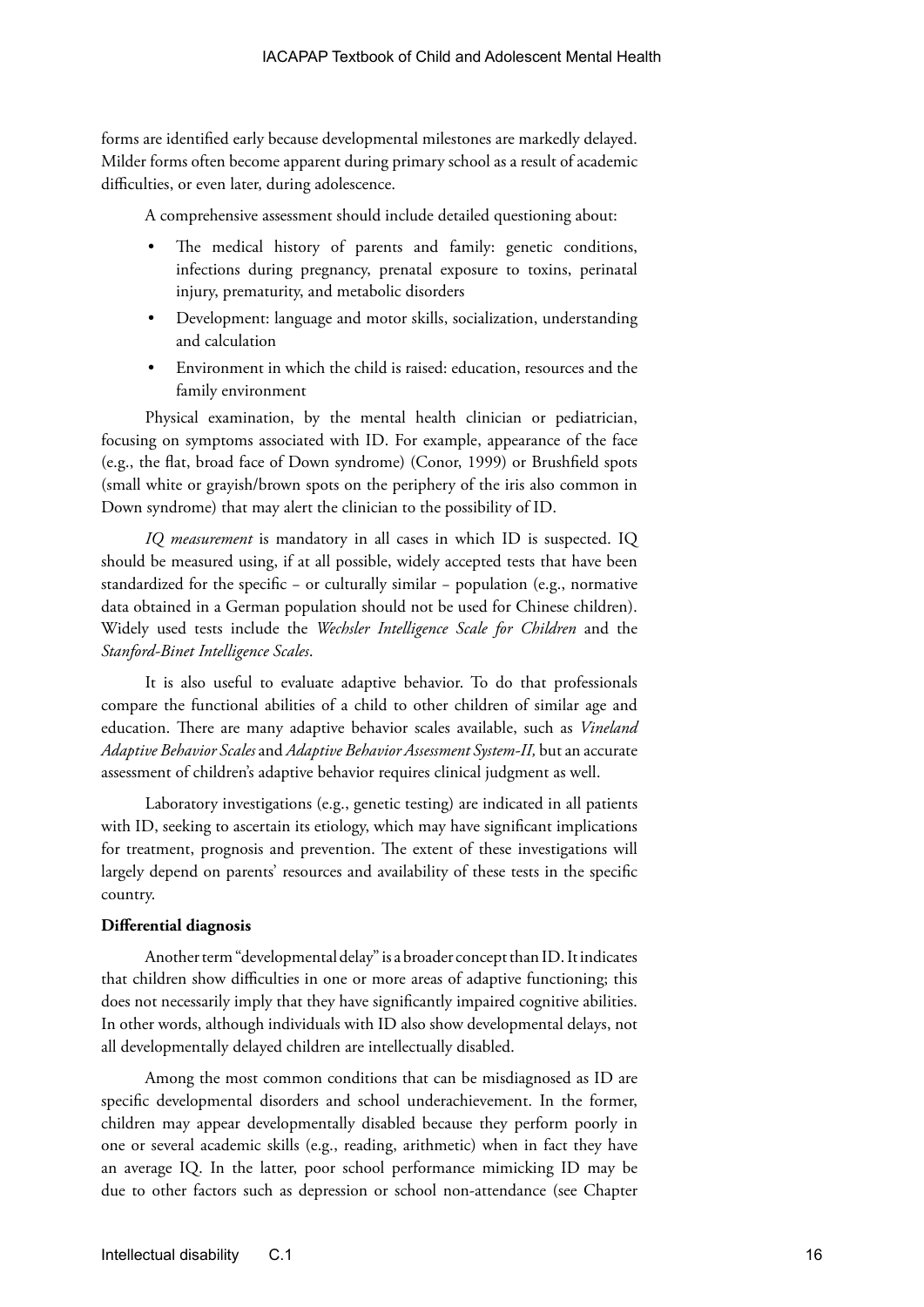C.3). Although rare, the possibility of severe environmental deprivation, which may present with similar symptoms to ID (e.g., in severely deprived and understimulated children in orphanages), should also be excluded. Many children with autism spectrum disorders also have ID, however, they show the specific symptoms of the autism spectrum disorder. In these cases both diagnoses should be made.

#### **Borderline intellectual functioning**

The boundary between "normal" and "below average" IQ is not rigid, as highlighted by the fact that psychosocial impairment is also required for a diagnosis of ID. Individuals with an IQ in the range of 71-85 − *borderline intellectual functioning*, about 7% of the population – are not impaired enough to warrant a diagnosis of ID, nevertheless they face considerable difficulties due to their limited cognitive ability. They may be able to perform day to day activities and a simple job without assistance but are more vulnerable to stressful life events and more likely to develop a psychiatric disorder as a result.

### **MANAGEMENT**

In all cases of ID, the crux of treatment is early detection and early intervention. As no specific etiology can be found in up to 40% of cases and many known causes cannot be cured, in the majority of cases, the aim of treatment is not a "cure" but to minimize symptoms and disability through reducing risk (e.g., helping individuals to be safe at home or school), teaching life skills, improve life quality and support families and carers. Detailed goals and modalities of treatment for each individual will largely depend on the cause and severity of ID and comorbid conditions.

### **Etiological treatment**

If the cause of ID is detected in a newborn, usually through screening, etiological treatment should be administered (e.g., in diseases such as PKU, congenital hypothyroidism and galactosemia) as already described.

#### **Challenging behaviors and behavior intervention**

*Challenging behaviors* is a term used to describe comportment that interferes with the daily life of individuals with ID and their carers, reduce their quality of life and survival. These represent a wide range of problems that includes, among others, aggression, self-injury (such as head banging or ingestion or inhalation of foreign bodies), destroying objects, non-compliance, idiosyncratic habits (e.g., restricted range of foods), and socially inappropriate behavior. These problems frequently result in carers seeking medical help and can easily overwhelm families' ability to cope with and care for these young people, often resulting in rejection or, in more severe cases, institutionalization.

As in non-ID individuals, challenging behaviors serve a function and they are maintained or reinforced if the person with ID is successful in altering their internal or external environment through their behavior – such as by gaining attention, avoiding duties or demands, achieving access to preferred activities or objects or control over their own life, sensory feedback (e.g. hand flapping, eye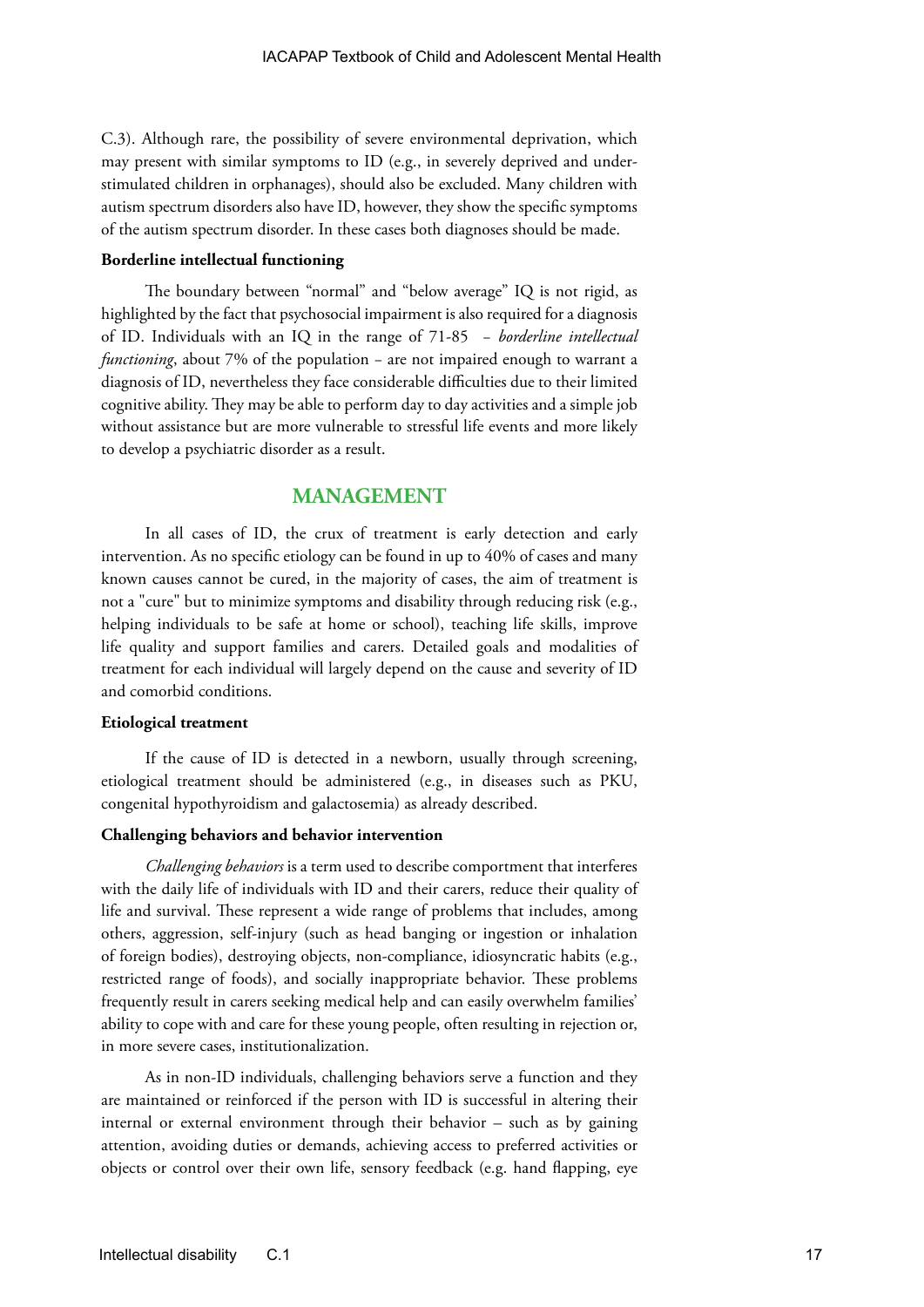poking), and reduction of arousal and anxiety. The causes of challenging behavior are complex and include:

- **Medical** 
	- Unrecognized pain or discomfort
	- Side effects of medications
	- Substance abuse
	- Physical illnesses such as epilepsy
	- Behavioral phenotypes specific for a syndrome
- *• Dual diagnosis*. As already highlighted, intellectually disabled young people have higher rates of psychiatric disorder. A comorbid psychiatric illness (often referred to as "dual diagnosis") occurs in about half of individuals with ID, the more frequent being ADHD, depression, autism and conduct problems, but schizophrenia and bipolar disorder also occur at least as often as in the non-ID population. Psychiatric illnesses like schizophrenia, depression and obsessive compulsive disorder present with roughly the same features in those with mild ID as in other people. However, recognition can be difficult in youth with moderate and severe ID, who tend to display more disorganized, unpredictable and difficult to understand symptoms, compounded by inability to describe their experiences:
	- Depression may present as withdrawn behavior, irritability and aggression
	- Manic episodes may present as distinct periods in which the youth with ID absconds, becomes boisterous, irritable or disinhibited
	- − Aggression without clear precipitants and associated with bizarre behaviors suggestive of hallucinations or suspiciousness could suggest schizophrenia.

The existence of a family history of psychiatric illness such as schizophrenia or mood disorders may raise the suspicion. Timely identification and treatment of these comorbid conditions reduce disability, family burden and improve quality of life. There are questionnaires available that can help clinicians in the assessment of comorbid psychiatric problems such as the Developmental Behaviour Checklist (DBC; Einfeld & Tonge, 2002) a 96-item inventory, and the Aberrant Behavior Checklist (ABC; Aman et al, 1985), a 58-item questionnaire.

- **Environmental** 
	- Problems in the living and working environment (e.g., lack of stimulation, family conflict, bullying)
	- Life events (e.g., change of school, death or separation)
	- − Communication issues (e.g., inability to communicate, carers not attuned to the young person's needs, inappropriate management that reinforces challenging behavior)
	- Life stages (e.g., puberty)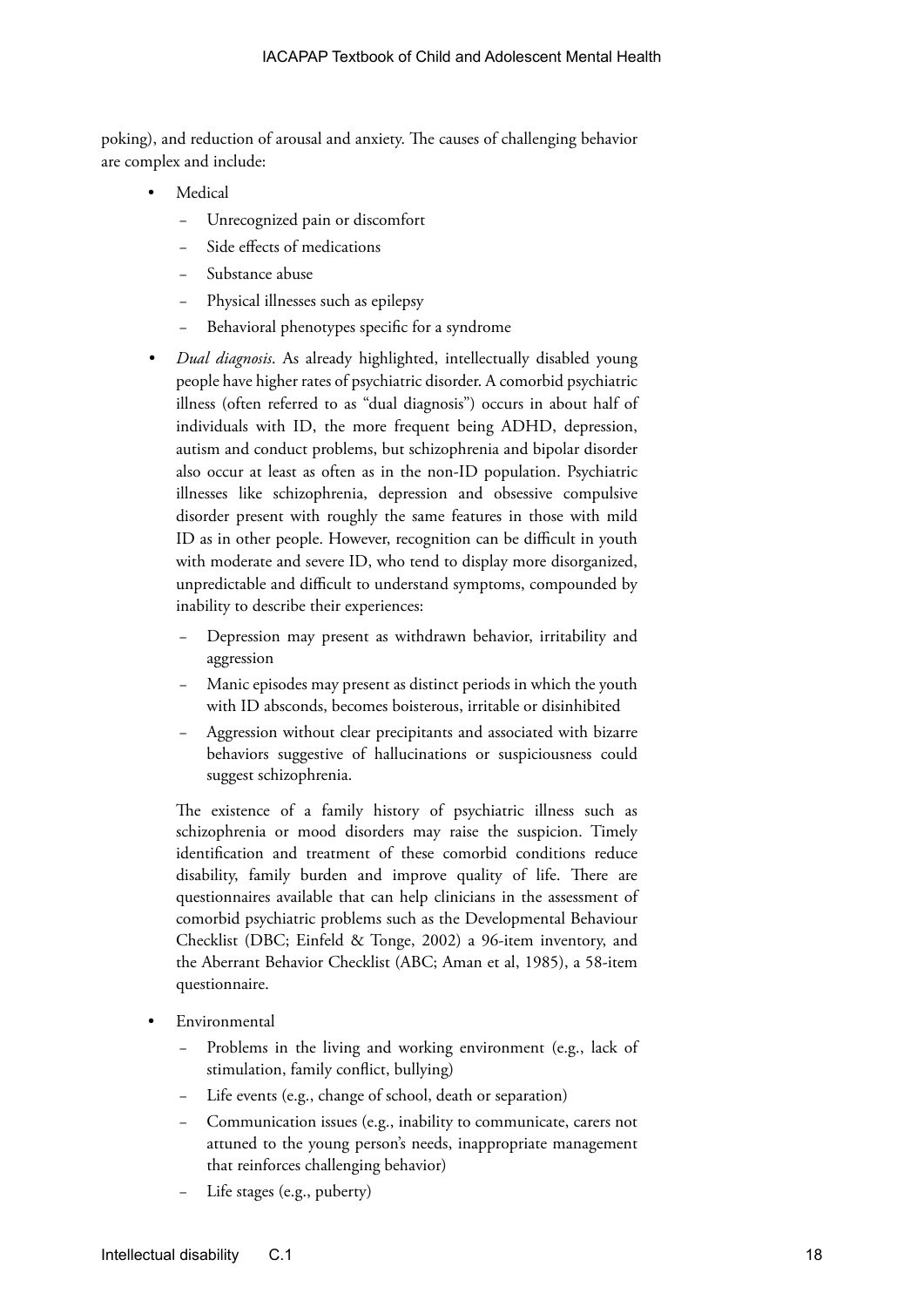Behavior serves a function or purpose for the person. Challenging behaviors are maintained if the person is successful in altering their internal or external environment through their behavior.

### *Management of challenging behaviors*

People with ID and challenging behaviors or dual diagnosis are one of the most disadvantaged groups in most countries, very often receiving substandard care. One of the key roles of mental health professionals dealing with people with ID is the management of challenging behaviors. This requires considerable time, experience and skill. The starting point is to ascertain whether there are treatable causes (as listed above) and to conduct a behavior analysis. The settings in which problems occur can be the home, school or vocational training place, respite care facility or institution. Behavior analysis includes:

- A detailed description of the challenging behavior
- When and where does it take place (time, place, activity, context)
- The sequence of events and interactions with others: possible triggers, how others respond, do these responses reinforce the behavior?
- Skill factors (or lack of) involved
- Potential needs met by the challenging behaviors.

Once this is understood, a behavior intervention plan can be designed to address the problem. The first goal will be to ensure the safety of the child with ID and of the family or carers. The second would be to extinguish the undesirable behavior. In most cases this will involve families, teachers or workers in institutions, taking into consideration the family's needs, strengths and weaknesses, and often supporting and empowering them. Educating, helping and engaging the support network is essential for success.

### **Medication**

Medication is often used (probably overused; Branford, 1994) in the treatment of people with ID. Because mental health professionals are often consulted in crisis situations, medication may be prescribed in an ad hoc basis to deal with the crisis, when medication should optimally be used after a comprehensive assessment and as part of an overall treatment plan in which behavioral management and involvement of the family are essential (see above). The particular issues of informed consent in this population should also be taken into account.

Smaller doses than those typical in non-ID patients should be used – people with ID generally have more medical problems and are more sensitive to the side effects of drugs. Therefore it is wise to start with a very low dose and gradually increase it according to response and side effects.

Use of medications in this group is largely based on clinical experience rather than trial data. In the absence of controlled trial data, antipsychotics, antidepressants, mood stabilizers and other psychotropic medications should be used for the same indications as for children without ID, with the precautions listed above. The growth in the use of second generation antipsychotics, particularly for the management of challenging behaviors, is of concern. While some trial data in children (Snyder et al, 2002) – not replicated in adults (Tyrer et al, 2008) – suggest



Click on the picture to watch a video about education programs in people with ID (Cantones with English subtytles; 8:01).



Click on the picture to watch a video on the US "Individualized Education Program" (IEP) (2:38).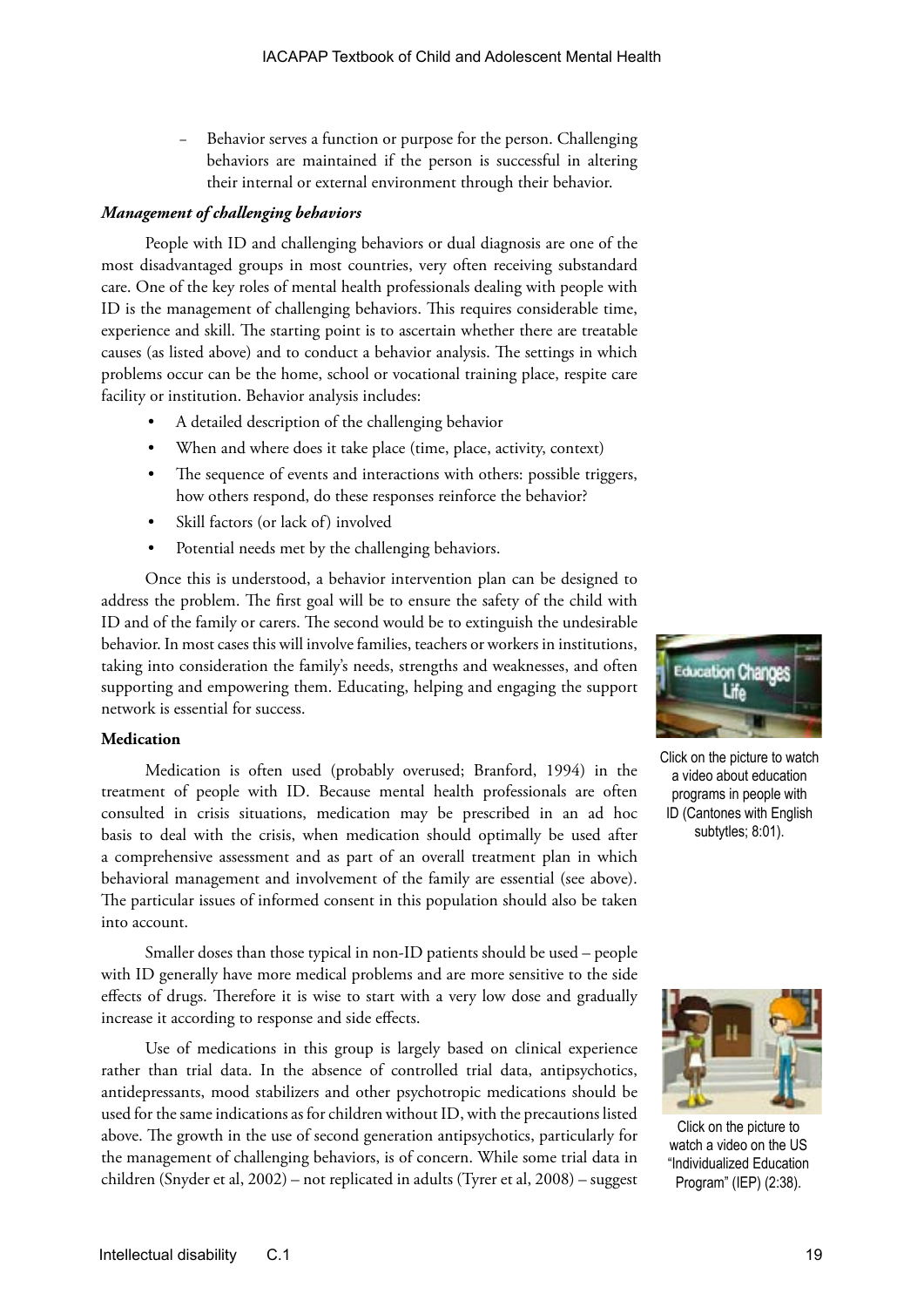that they may be useful in the short term, there are growing concerns about their long-term use because of side effects (e.g., metabolic syndrome).

*Agents that reduce sexual desire* are of special relevance to adolescents with ID because they occasionally display inappropriate, difficult to control sexual behavior. This can cause alarm and may result in restrictions to their freedom. Although the use such medications (e.g., cypropterone, testosterone antagonists) pose significant ethical challenges, they are increasingly prescribed for this purpose ([Reilly et al, 2000](https://ww1.cpa-apc.org/Publications/Archives/CJP/2000/Aug/Aug2000.asp)).

### **Education**

In general, children with ID are less efficient at learning than other children. As they grow up and master activities of daily living, they need to attend school like other children. In high income countries such as the US, every child with ID from age three through 21 have access to free public education through an individualized education program. In a developing country such as India, there has been noticeable progress in addressing the challenges posed by ID. However, there is still a long way to go in low income countries in terms of developing effective, accessible, and affordable interventions (Girimaji & Srinath, 2010).

Overall, attending school is essential for children with ID to learn not only academic skills but also self-discipline, social and practical skills for community living. Though they have more difficulty learning, experience and research has shown that by applying the right educational techniques, many are capable of acquiring the basic skills of reading, writing, and arithmeth ic.

#### *Inclusion versus segregation*

The current trend is to educate children with ID as far as possible in normal rather than special schools (inclusive education). This especially applies to those with milder forms of ID. However, there is limited evidence to compare the school experience of children with mild to moderate ID in mainstream and segregated education (Cooney, 2006). Another approach is to conduct special classes for children with ID in normal schools (opportunity classes). More severely retarded children may benefit from special schools. Whatever the approach, children with ID need education − even more so than other children − to maximize their development and chances in life.

### **Physical and occupational therapy**

Physical therapy and occupational therapy may contribute to treatment because ID is often accompanied by poor muscle tone, lack of coordination and slow development of motor skills. A therapist will be able to set up an individualized treatment plan that may be conducted at home, school or institution.

### **Speech therapy**

Speech and language are very important and highly specialized functions. They serve the crucial purpose of communicating one's own feelings and thoughts to others. Children with ID often show significant limitations in speech and language. Research has shown that a systematic application of speech therapy



Click on the picture to watch a video about children with disabilities' transition from school programs.



Click on the picture to watch a video about opening pathways to training and employment for people with intellectual disabilities in Africa



 Click on the picture to watch a video clip from the the US Centre for Disease Control and Prevention about early detection of developmental disabilities (4:32).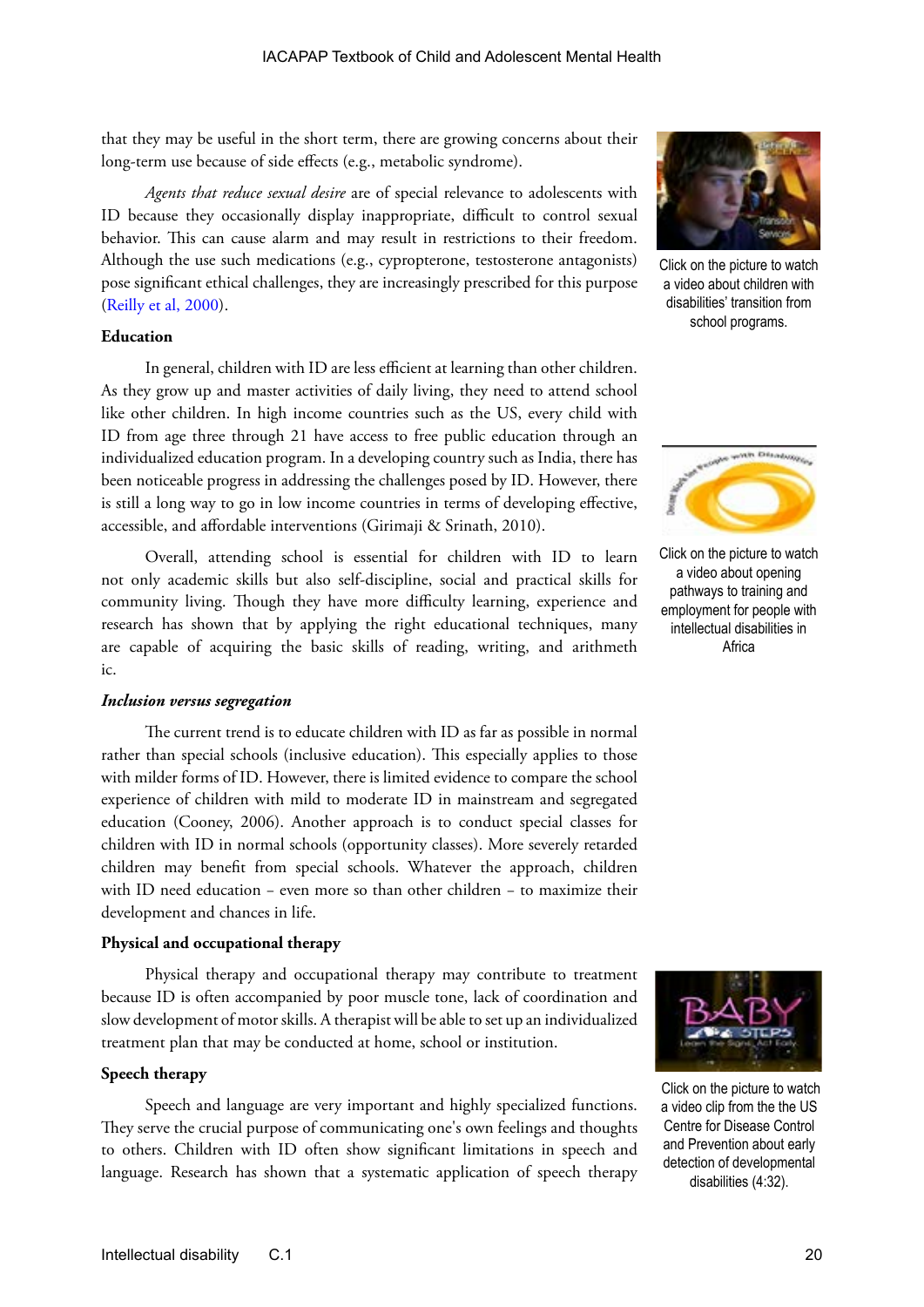techniques is effective in promoting speech, language and communication ability in ID children. Additionally, augmentative and alternative communication strategies can be used to help children with all levels of ID (Wilkinson & Hennig, 2007).

### **Family education and support**

Children with ID have the same basic human rights and fundamental freedoms as other children, including the rights to grow up in a family environment (United Nations, 2006). But the enhanced education and care needs of children can challenge the family's capacity to fulfill their functions and the ability to cope with exhaustion and isolation. Parents of children with ID generally reported needing more relevant information, psychological support and respite care services (Bailey et al, 1992). Support for families should meet these needs and prevent parents or other family members from feeling overwhelmed. To this effect, the WHO suggests that family support need to include communication of the diagnosis and information about it, emotional support, family counselling and training, involvement in health care decisions and respite care (World Health Organization, 2010).

### **PREVENTION**

Since ID is a life-long condition that cannot be "cured", prevention is very important. Prevention opportunities are summarize in Table C.1.3. Three levels of prevention can be distinguished: primary, which refers to a set of approaches that reduce or eliminate the risk of ID; secondary, which aims at an early diagnosis and treatment; and tertiary, which seeks to limit disability.

### **Primary Prevention**

### *Genetic counseling*

Prospective parents, especially couples who already had a child with ID are usually keen to know the risk of future children being affected. Sensitive and accurate professional advice may help them make informed decisions about having other children. Such counseling can be as simple as telling parents who have a child with ID caused by a brain infection that the risk for their next child is very low, or it could be a very complicated matter needing costly tests when a genetic cause is suspected.

There have been rapid advances in the field of genetics. A set of techniques for the detection of genetic disorders called molecular genetics has evolved in the last decade. Though currently costly, the techniques are likely to become less expensive and applicable for wider use. One example is the possibility of detecting the presence of Down syndrome by performing a blood test on the mother during early pregnancy.

### *Prenatal*

- Avoiding pregnancy before 21 years and after the age of 35 to reduce complications of pregnancy and labor. The risk of Down syndrome and other chromosomal disorders also increases after the age of 35. Prenatal screening/diagnosis of parents at risk.
- Abnormalities in the growing fetus can often be detected during early pregnancy. When a serious abnormality is found, parents may have



Click on the picture to watch a one-hour long video from the US Centre for Disease Control and Prevention about early detection of developmental disabilities.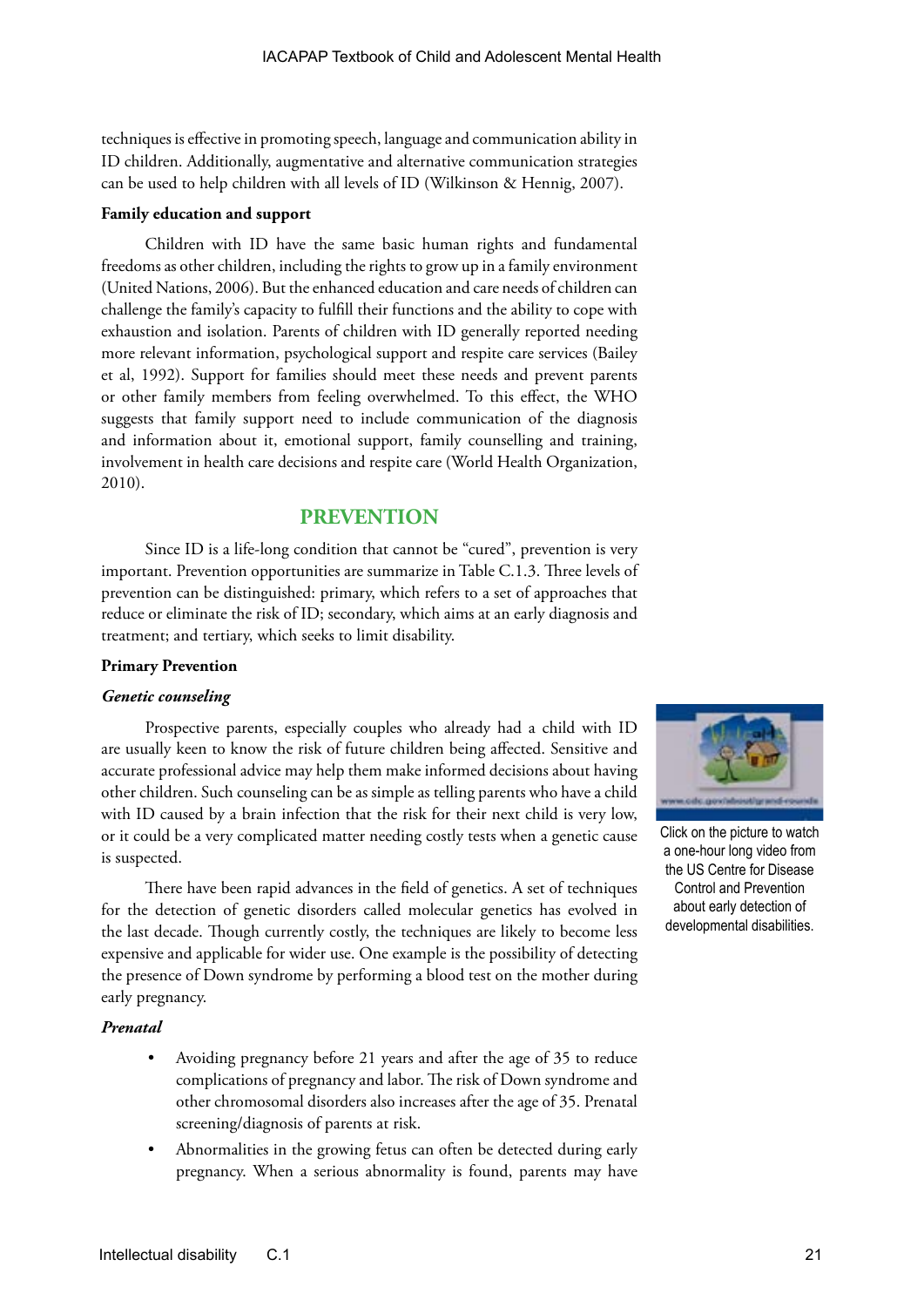the option of terminating the pregnancy. Some of these procedures are relatively safe, inexpensive and widely available (e.g., ultrasound). Others, such as genetic testing, are expensive, technically complex, not widely available and have their own risks.

### *Perinatal*

- Pregnant women should add iodized salt to their diet to prevent iodine deficiency and avoid exposure to harmful chemicals and substances including alcohol, nicotine and cocaine.
- Neonatal screening. There are some causes of ID for which definite treatment is available in the form of medicines or special diets (e.g., PKU, galactosemia and hypothyroidism). Tests are available to detect these conditions at birth. If they are detected and treatment is started immediately, the occurrence of ID and other problems can be prevented.

### *Postnatal*

- Universal immunization of children with the WHO schedule of recommended vaccines
- Prompt treatment for severe diarrhea and brain infections during childhood
- Providing a safe, caring, enriching and stimulating environment for children from infancy to ensure proper intellectual development.

### **Secondary prevention**

Some medical conditions associated with ID can be detected at birth. It is also possible to define a group of babies who are at risk of having a greater chance of developing ID as they grow up. These are children born prematurely, with a low birth weight (less than 2 kg), who have suffered asphyxia during birth, or have had a serious illness in the neonatal period. Following these infants up and monitoring whether they start to lag behind can be helpful in preventing ID.

By and large, most children with severe ID can be recognized by the age of 6-12 months. Mild ID usually becomes evident by the age of two years. Intelligence and social adaptation tests for the early detection of ID are now available, and can be adapted to any culture with appropriate modifications. Once a baby is suspected of or identified as having ID, it is necessary to provide appropriate stimulation for optimal development within that child's potential. These are techniques by which parents encourage and teach babies to use and develop their sensory (vision, hearing and touch) and motor (grasping, reaching, manipulating, and transferring) faculties. Such stimulation is necessary for normal development. Children with developmental delay need it all the more. Many manuals and guides have been developed for early stimulation, for instance, Portage Guide to Early Stimulation and Preschool Intervention for Developmentally Delayed Children (published by the National Institute for the Mentally Handicapped, Secunderabad, India). Some of these models have been successfully adapted (WHO, 2004).

### **Tertiary prevention**

### *Family*

The best place for children with ID to grow up in is with their own families. Organized support services are definitely needed for families to adapt well and face the situation with confidence and the least amount of stress. Parents need

### **Associations and links**

- [American Association](www.aaidd.org/http://)  [on Intellectual and](www.aaidd.org/http://)  **Developmental [Disabilities](www.aaidd.org/http://)**
- [Australian Institute of](http://www.aihw.gov.au/publication-detail/?id=6442468183)  [Health and Welfare](http://www.aihw.gov.au/publication-detail/?id=6442468183)
- [Australasian Society](http://asid.asn.au/)  [for Intellectual](http://asid.asn.au/)  **[Disability](http://asid.asn.au/)**
- **Center for Effective** [Collaboration and](http://cecp.air.org/schools_special.asp)  **[Practice](http://cecp.air.org/schools_special.asp)**
- Council for Exceptional [Children \(CEC\)](http://www.cec.org)
- Down's Syndrome [Association \(UK\)](http://www.downs-syndrome.org.uk/)
- **European Association** [of Intellectual Disability](http://www.mamh.net/)  **[Medicine](http://www.mamh.net/)**
- Independent Living [Canada](http://www.ilcanada.ca/article/home-125.asp)
- [National Center on](http://www.cdc.gov/ncbddd/index.html)  [Birth Defects and](http://www.cdc.gov/ncbddd/index.html)  **Developmental** [Disabilities \(US\)](http://www.cdc.gov/ncbddd/index.html)
- [National Dissemination](http://nichcy.org/)  [Center for Children](http://nichcy.org/)  [with Disabilities](http://nichcy.org/) (US)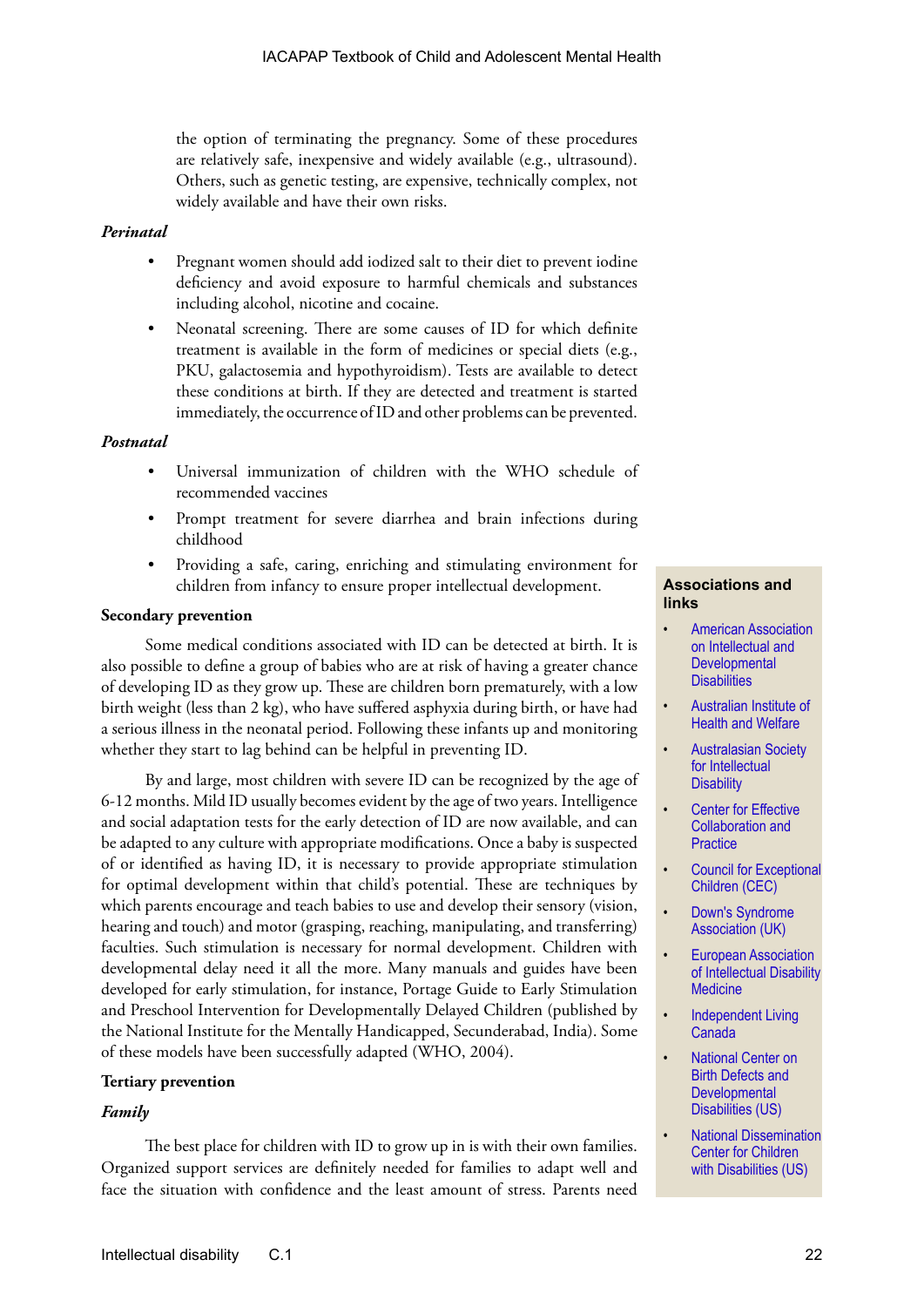| Table C.1.3<br><b>Levels of prevention</b>                                                |                                             |                                                                                                                                                                                                                                                                                                                                                                                                                                                                               |  |  |  |
|-------------------------------------------------------------------------------------------|---------------------------------------------|-------------------------------------------------------------------------------------------------------------------------------------------------------------------------------------------------------------------------------------------------------------------------------------------------------------------------------------------------------------------------------------------------------------------------------------------------------------------------------|--|--|--|
| <b>Level</b>                                                                              | <b>Approach</b>                             | <b>Interventions</b>                                                                                                                                                                                                                                                                                                                                                                                                                                                          |  |  |  |
|                                                                                           | Health promotion                            | Health education, especially for adolescent girls<br>$\bullet$<br>Improvement of nutritional status in the community<br>$\bullet$<br>Optimum health care facilities<br>$\bullet$<br>Improvements in pre, peri and postnatal care<br>$\bullet$                                                                                                                                                                                                                                 |  |  |  |
| <b>Primary Prevention</b><br>(preventing the<br>occurrence intellectual<br>disability)    | Specific protection                         | Universal iodization of salt<br>$\bullet$<br>Rubella immunization for women before pregnancy<br>$\bullet$<br>Folic acid administration in early pregnancy<br>$\bullet$<br>Genetic counseling<br>٠<br>Prenatal screening for congenital malformation and<br>$\bullet$<br>genetic disorders<br>Detection and care for high-risk pregnancies<br>$\bullet$<br>Prevention of damage because of Rh incompatibility<br>$\bullet$<br>Universal immunization for children<br>$\bullet$ |  |  |  |
| <b>Secondary Prevention</b><br>(halting disease<br>progression)                           | Early diagnosis and<br>treatment            | Neonatal screening for treatable disorders<br>$\bullet$<br>Intervention with "at risk" babies<br>$\bullet$<br>Early detection and intervention of developmental delay<br>$\bullet$                                                                                                                                                                                                                                                                                            |  |  |  |
| <b>Tertiary Prevention</b><br>(preventing complications<br>and maximizing<br>functioning) | Disability limitation and<br>rehabilitation | Stimulation, training and education, and vocational<br>$\bullet$<br>opportunities<br>Mainstreaming / integration<br>$\bullet$<br>Support for families<br>$\bullet$<br>Parental self-help groups<br>$\bullet$                                                                                                                                                                                                                                                                  |  |  |  |

to learn appropriate ways of rearing and training the child. They will continue to need assistance, guidance and support as the child grows up, especially during adolescence, early adulthood and during periods of crisis.

### *Community*

No program is likely to succeed without community involvement and participation. Services for individuals with ID include: medical and psychological (clinical) services. The first requirement is for appropriate facilities for a good medical/health evaluation and accurate diagnosis. Doctors should be in a position to recognize and manage treatable disorders such as hypothyroidism. Associated problems such as convulsions, sensory impairments and behavior problems can be corrected or controlled with proper medical attention. There are many claims that some drugs and herbal preparations can improve intelligence. But no drugs or any other treatment can cure ID. It is desirable to have facilities for psychological assessment of strengths and weaknesses in the child which can form the basis for future training. Adequate parental counseling in the initial stages is essential. Doctors, nurses, psychologists and social workers can make a big difference to parents by correctly explaining the condition, options for treatment, likely outcomes as well as by clarifying their doubts and helping them come to terms with having a handicapped child. Parental counseling also involves providing emotional support and guidance. Communities need to be educated also about the right of people with ID to lead their lives with respect and dignity, without discrimination. It is possible to achieve this goal by bringing about positive changes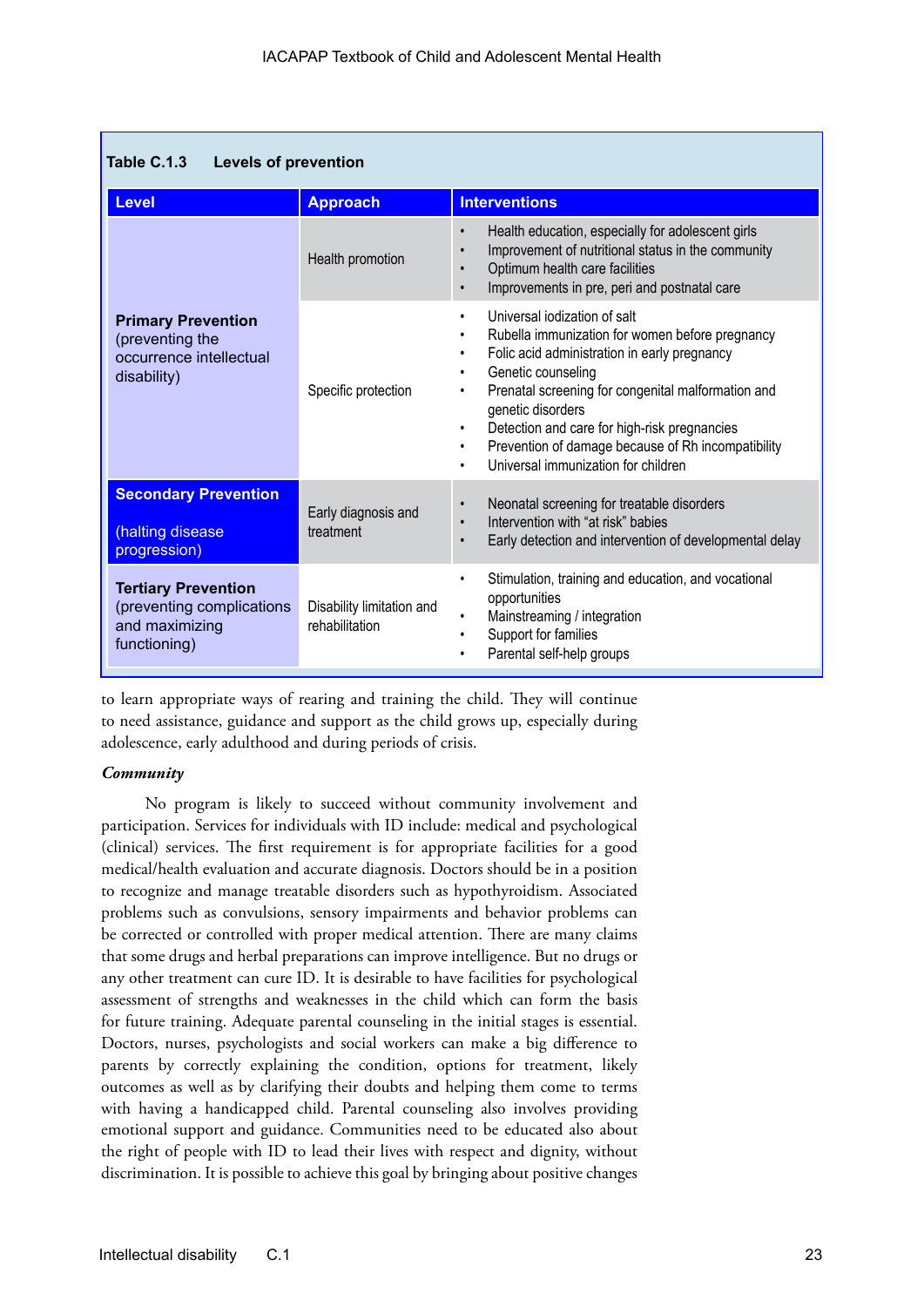in societal awareness, attitudes and beliefs about this condition. Individuals with ID should become an integral part of society, should not be isolated, segregated or discriminated against in any fashion.

Governments have the responsibility to provide optimum services to adequately address the needs of individuals with ID. This includes strengthening and effective utilization of existing services in the health, education and welfare sectors.

### **PROGNOSIS**

Many individuals with ID, particularly those of mild or moderate severity, are able to live independently and make a contribution to their community. Individuals with mild to moderate ID are frequently able to achieve some selfsufficiency and to lead happy and fulfilling lives. Individuals with severe ID are usually not able to live independently. Most people with Down syndrome who live into their 40s and 50s develop an Alzheimer's-like dementia (McPhee et al, 1999).

### **REFERENCES**

- Adams D, Oliver C (2011). The expression and assessment of emotions and internal states in individuals with severe or profound intellectual disabilities. *Clinical Psychology Review*, 31:293-306.
- Aman MG, Singh NN, Stewart AW et al (1985). The aberrant behavior checklist: a behavior rating scale for the assessment of treatment effects. *American Journal of Mental Deficiency*, 89:485-491.
- Arya R, Kabra M, Gulati S (2011). Epilepsy in children with Down syndrome. *Epileptic Disorders*, 13:1-7.
- Bailey DB, Blasco PM, Simeonsson RJ (1992). Needs expressed by mothers and fathers of young children with disabilities. *American Journal on Mental Retardation*,  $97.1 - 10$
- Bearer CF, Santiago LM, O'Riordan MA et al (2005). Fatty acid ethyl esters: quantitative biomarkers for maternal alcohol consumption. *Journal of Pediatrics*, 146:824- 830.
- Blau N, Spronsen FJ, Levy HL (2010). Phenylketonuria. *Lancet*, 376:1417-1427.
- Blau N, Bonafe L, Blaskovics M (2005). Disorders of phenylalanine and tetrahydrobiopterin metabolism. In Blau N, Duran M, Blaskovics M et al (eds), *Physicians' Guide to the Laboratory Diagnosis of Metabolic Disease*. Heidelberg: Springer, pp89-106.
- Branford D (1994). A study of the prescribing for people with learning disabilities living in the community and in National Health Service care. *Journal of Intellectual Disability Research*, 38:577-586.
- Carrel AL, Myers SE, Whitman BY et al (2002). Benefits of long-term GH therapy in Prader-Willi syndrome: a 4-year study. *Journal of Clinical Endocrinology & Metabolism*, 87:1581-1585.
- Cassidy SB (1997). Prader-Willi syndrome. *Journal of Medical Genetics*, 34:917-923.
- [Centers for Disease Control and Prevention \(2009\). National](http://www.cdc.gov/ncbddd
http://)  [Center on Birth Defects and Developmental](http://www.cdc.gov/ncbddd
http://)  [Disabilities.](http://www.cdc.gov/ncbddd
http://)
- Conor WO (1999). John Langdon Down: The man and the message. *Down Syndrome Research and Practice*, 6:19- 24. doi:10.3104/perspectives.94.
- Cooney G, Jahoda A, Gumley A et al (2006). Young people with intellectual disabilities attending mainstream and segregated schooling: perceived stigma, social comparison and future aspirations. *Journal of Intellectual Disability Research*, 50: 432-444.
- Curfs LM, Fryns JP (1992). Prader-Willi syndrome: a review with special attention to the cognitive and behavioral profile. *Birth Defects Original Article Series*, 28:99-104.
- [Dagli AI, Williams CA \(2011\). Angelman Syndrome.](http://www.ncbi.nlm.nih.gov/books/NBK1144/http://)
- Daily DK, Ardinger HH, Holmes GE (2000). Identification and evaluation of mental retardation. *American Family Physician*, 61:1059-1067.
- Einfeld SL, Tonge BJ (2002). *Manual for the Developmental Behaviour Checklist: Primary Carer Version (DBC-P) & Teacher Version (DBC-T),* 2nd edition. Clayton, Melbourne: Monash University Centre for Developmental Psychiatry and Psychology.
- Elsas LJ (2010). Galactosemia. http://www.ncbi.nlm.nih.gov/ books/NBK1518/
- Fiumara A, Pittalà A, Cocuzza M et al (2010). Epilepsy in patients with Angelman syndrome. *Italian Journal of Pediatrics*, 16;36:31.
- Garber KB, Visootsak J and Warren ST (2008). Fragile X syndrome. *European Journal of Human Genetics*, 16:666-672.